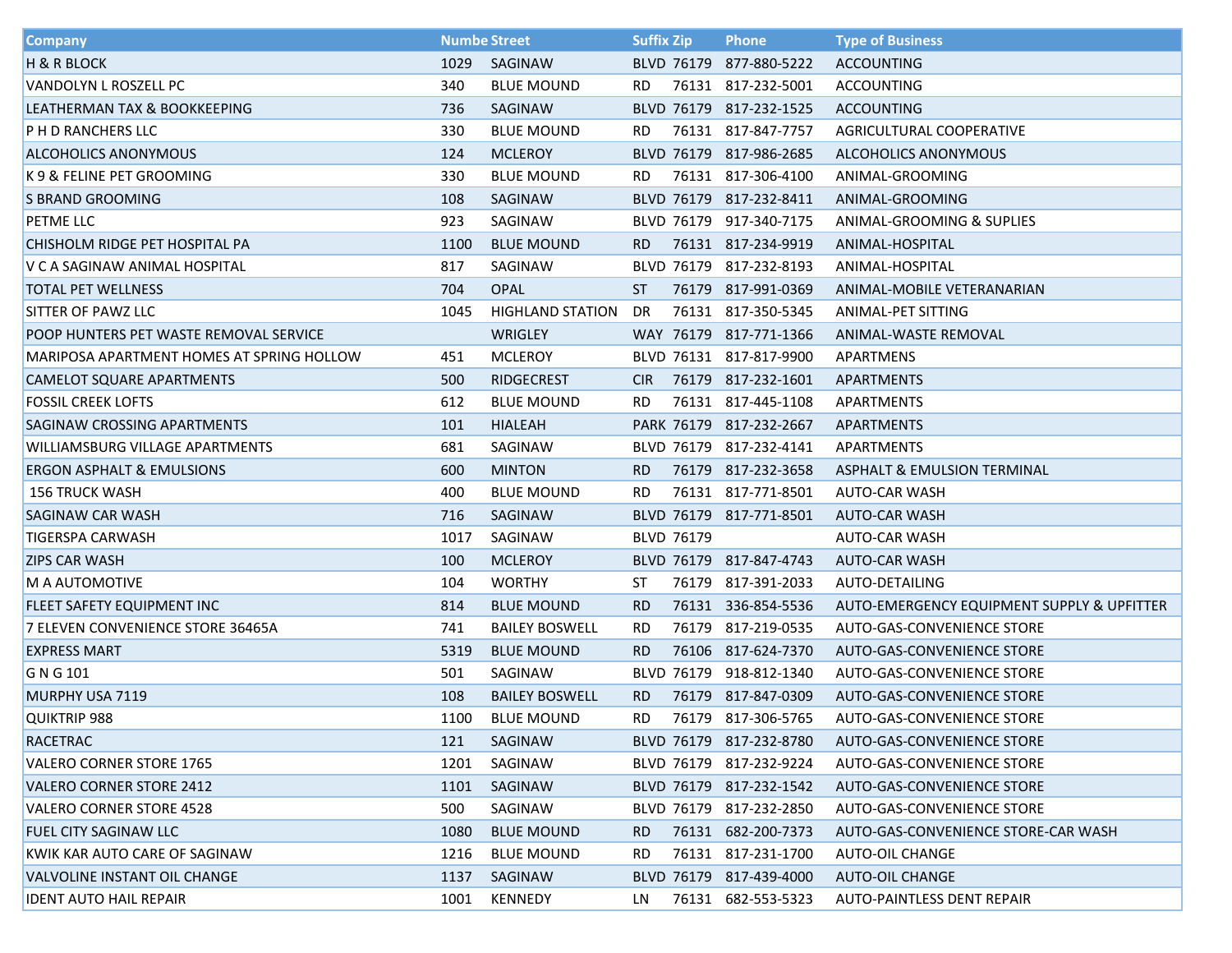| 2 J'S AUTOMOTIVE                             | 836  | SAGINAW               |     |       | BLVD 76179 817-232-9866 | AUTO-REPAIR                        |
|----------------------------------------------|------|-----------------------|-----|-------|-------------------------|------------------------------------|
| AFFORDABLE AUTO REPAIR                       | 209  | <b>MCLEROY</b>        |     |       | BLVD 76179 817-361-3251 | AUTO-REPAIR                        |
| <b>BLUE MOUND AUTOMOTIVE</b>                 | 200  | <b>BLUE MOUND</b>     | RD. |       | 76131 817-232-2261      | AUTO-REPAIR                        |
| <b>C R 'S AUTO REPAIR</b>                    | 215  | SAGINAW               |     |       | BLVD 76179 817-232-4311 | <b>AUTO-REPAIR</b>                 |
| <b>MOORE 'S AUTOMOTIVE</b>                   | 300  | <b>MCLEROY</b>        |     |       | BLVD 76179 817-232-1641 | AUTO-REPAIR                        |
| <b>HILL 'S PAINT &amp; BODY</b>              | 343  | SAGINAW               |     |       | BLVD 76179 817-232-0034 | AUTO-REPAIR-PAINT & BODY           |
| DAVE 'S STATE INSPECTION                     | 677  | SAGINAW               |     |       | BLVD 76179 817-881-3841 | AUTO-STATE INSPECTION              |
| RAMIREZ SERVICE TIRE                         | 300  | BLUEBONNET            | ST  |       | 76179 817-986-8231      | <b>AUTO-TIRE SERIVCE</b>           |
| <b>TRIPLE D TIRE</b>                         | 404  | <b>BLUE MOUND</b>     | RD. |       | 76131 817-847-8022      | <b>AUTO-TRUCK TIRE SALES</b>       |
| R S G PRODUCTS                               | 440  | <b>WEST</b>           | LN  |       | 76131 817-624-6600      | AVIATION-HELECOPTER REPAIR SERVICE |
| <b>AMERICAN NATION BANK</b>                  | 825  | SAGINAW               |     |       | BLVD 76179 817-306-7077 | <b>BANK</b>                        |
| <b>CHASE BANK</b>                            | 1429 | SAGINAW               |     |       | BLVD 76179 817-847-8217 | BANK                               |
| <b>COMPASS BANK</b>                          | 1417 | SAGINAW               |     |       | BLVD 76179 817-230-2800 | BANK                               |
| <b>FIRST CONVENIENCE BANK</b>                | 1401 | SAGINAW               |     |       | BLVD 76179 817-232-2326 | BANK                               |
| MEMBER PREFERRED FEDERAL CREDIT UNION        | 340  | <b>BLUE MOUND</b>     | RD. |       | 76131 817-222-2288      | BANK                               |
| <b>SOUTHWEST BANK</b>                        | 740  | SAGINAW               |     |       | BLVD 76179 817-232-2554 | BANK                               |
| <b>WELLS FARGO BANK 611744</b>               | 1329 | SAGINAW               |     |       | BLVD 76179 817-847-6370 | BANK                               |
| EECU                                         | 717  | <b>BAILEY BOSWELL</b> | RD. |       | 76179 817-882-0465      | BANK                               |
| TACO CASA - BUSINESS OFFICE                  | 734  | SAGINAW               |     |       | BLVD 76179 817-996-0243 | <b>BUSINESS OFFICE</b>             |
| <b>WILLIAMSON ENTERPRISES</b>                | 537  | <b>ROBERTS</b>        | DR  |       | 76179 817-232-5106      | <b>BUSINESS SERVICES</b>           |
| <b>FEDEX 4025</b>                            | 1401 | SAGINAW               |     |       | BLVD 76179 817-306-4544 | <b>BUSINESS SERVICES-MAIL</b>      |
| <b>RED AERO INC</b>                          | 900  | <b>BLUE MOUND</b>     | RD. |       | 76131 682-267-0430      | <b>BUSINESS SERVICES-MAIL</b>      |
| <b>SAGINAW SHIPPING STATION</b>              | 1029 | SAGINAW               |     |       | BLVD 76179 817-439-2040 | <b>BUSINESS SERVICES-MAIL</b>      |
| <b>U P S STORE 6671</b>                      | 1209 | SAGINAW               |     |       | BLVD 76179 817-306-0600 | <b>BUSINESS SERVICES-MAIL</b>      |
| SAGINAW AREA CHAMBER OF COMMERCE             | 301  | SAGINAW               |     |       | BLVD 76179 817-232-0500 | <b>CHAMBER OF COMMERCE</b>         |
| <b>SHIMIKA ELAGO</b>                         | 1152 | ROUND HOUSE           | DR  | 76131 |                         | CHIDL CARE                         |
| <b>CHARLENE BACK</b>                         | 354  | <b>DELMAR</b>         | CT  |       | 76179 817-781-9600      | <b>CHILD CARE</b>                  |
| <b>CHILDREN 'S LIGHTHOUSE SAGINAW</b>        | 700  | <b>BAILEY BOSWELL</b> | RD. |       | 76131 817-847-7600      | <b>CHILD CARE</b>                  |
| COUNTRY ACRES CHILD DEVELOPMENT CENTER       | 420  | OLD DECATUR           | RD. |       | 76179 817-232-5458      | <b>CHILD CARE</b>                  |
| DAWN 'S DAYCARE                              | 805  | <b>BIG WILLOW</b>     | DR  |       | 76179 817-237-1215      | <b>CHILD CARE</b>                  |
| ENDLESS DISCOVERIES CHILD DEVELOPMENT CENTER | 821  | <b>TOWNE</b>          | CT. |       | 76179 682-286-9662      | <b>CHILD CARE</b>                  |
| IN HOME CHILDCARE                            | 821  | <b>MUSTANG</b>        | DR  |       | 76179 817-692-4159      | <b>CHILD CARE</b>                  |
| JULIE 'S DAYCARE                             | 305  | <b>THOMPSON</b>       | DR. |       | 76179 817-239-5788      | <b>CHILD CARE</b>                  |
| KIDS GONE CORPORATE INC                      | 600  | <b>BLUE MOUND</b>     | RD. |       | 76179 817-232-0587      | <b>CHILD CARE</b>                  |
| LEANNA EXLEY                                 | 1305 | <b>GOLD DUST</b>      | RD. |       | 76131 214-697-0576      | <b>CHILD CARE</b>                  |
| <b>MARY MOORE</b>                            | 844  | <b>HEMLOCK</b>        | TR  |       | 76131 817-627-9636      | <b>CHILD CARE</b>                  |
| <b>MONICA MAHAN</b>                          | 1063 | <b>ROUNDROCK</b>      | DR. | 76179 | 682-308-5202            | <b>CHILD CARE</b>                  |
| <b>RHONDA HILL</b>                           | 371  | <b>MUSTANG</b>        | DR  |       | 76179 817-847-4175      | <b>CHILD CARE</b>                  |
| <b>ROBIN WOOD CHILD CARE</b>                 | 825  | <b>BIG WILLOW</b>     | DR. |       | 76179 817-880-4540      | <b>CHILD CARE</b>                  |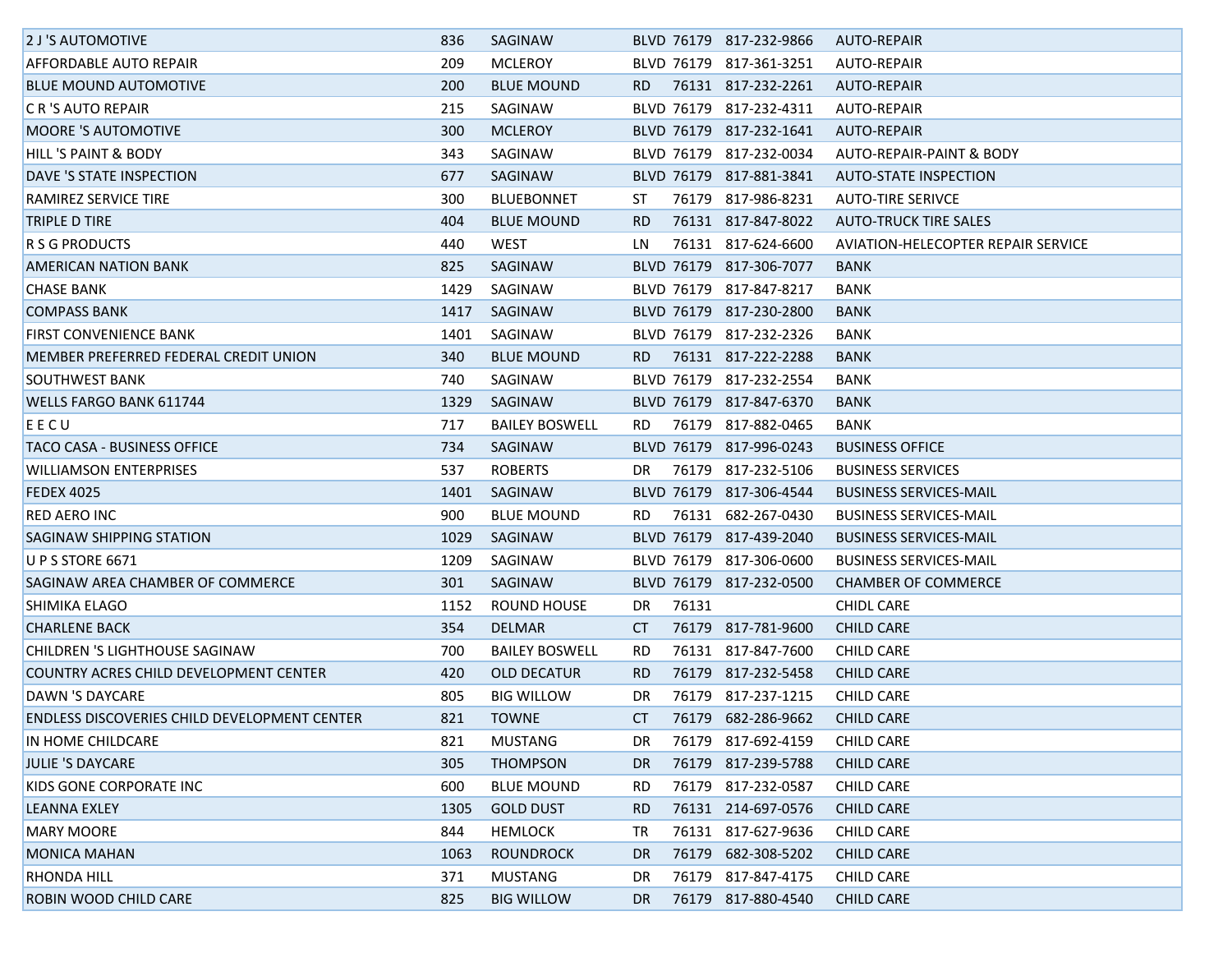| <b>STACEY MEARS</b>                                  | 709  | CARDINAL             | DR.        |       | 76131 817-542-6747      | CHILD CARE                         |
|------------------------------------------------------|------|----------------------|------------|-------|-------------------------|------------------------------------|
| <b>TERESA DOLBIN</b>                                 | 837  | <b>MEADOWLARK</b>    | DR.        |       | 76131 817-899-6048      | <b>CHILD CARE</b>                  |
| <b>VALERIE 'S KID KARE</b>                           | 404  | <b>BELMONT</b>       | ST         |       | 76179 817-232-5971      | <b>CHILD CARE</b>                  |
| LITTLE DOLPHINS DAY CARE                             | 1016 | <b>SILVER STREAK</b> | <b>DR</b>  |       | 76131 817-768-0836      | <b>CHILD CARE</b>                  |
| LOLA WILCOX                                          | 1121 | <b>HILLWOOD</b>      | DR         |       | 76179 817-228-9754      | <b>CHILD CARE</b>                  |
| <b>SUNSHINE PLAYHOUSE INC</b>                        | 808  | LONGHORN             | RD.        |       | 76179 817-232-4941      | <b>CHILD CARE</b>                  |
| ALICIA FLECK-HILLS                                   |      | <b>REMINGTON</b>     | DR         | 76131 |                         | CHILD CARE-PRIVATE ONLY            |
| COMUNIDAD CHRISTIANA INTERNATIONAL INC               | 101  | <b>HAMPSHIRE</b>     | ST         |       | 76179 817-983-1838      | <b>CHURCH</b>                      |
| <b>CROSSROADS CHURCH</b>                             | 530  | SAGINAW              |            |       | BLVD 76179 682-250-4755 | <b>CHURCH</b>                      |
| DESTINED FOR GREATNESS FAITH CENTER                  | 124  | SOUTHERN             | <b>AVE</b> |       | 76179 817-614-4668      | <b>CHURCH</b>                      |
| <b>FIRST BAPTIST CHURCH SAGINAW</b>                  | 300  | <b>OLD DECATUR</b>   | <b>RD</b>  |       | 76179 817-232-0560      | <b>CHURCH</b>                      |
| JESUCRISTO ONE WAY CHURCH CVV                        | 524  | SAGINAW              |            |       | BLVD 76179 817-374-6737 | <b>CHURCH</b>                      |
| SAGINAW ASSEMBLY OF GOD                              | 420  | GREEN                | ST         |       | 76179 817-232-4426      | <b>CHURCH</b>                      |
| <b>SAGINAW CHURCH OF CHRIST</b>                      | 201  | WESTERN              | <b>AVE</b> |       | 76179 817-232-0895      | <b>CHURCH</b>                      |
| <b>SAGINAW METHODIST CHURCH</b>                      | 209  | <b>BLUEBONNET</b>    | ST         |       | 76179 817-232-0390      | <b>CHURCH</b>                      |
| <b>SAGINAW PARK BAPTIST CHUCH</b>                    | 512  | <b>BLUE MOUND</b>    | RD.        |       | 76131 817-232-1235      | <b>CHURCH</b>                      |
| SAR SHALOM MESSIONIC SYNAGOGE                        | 200  | <b>BLUEBONNET</b>    | ST         |       | 76179 940-210-1962      | <b>CHURCH</b>                      |
| <b>VIBRANT CHURCH</b>                                | 228  | <b>BELMONT</b>       | ST.        |       | 76179 817-232-2963      | <b>CHURCH</b>                      |
| <b>SAGINAW LAUNDRY CENTER</b>                        | 416  | <b>BELMONT</b>       | ST         |       | 76179 214-288-5400      | <b>CLEANERS-COIN</b>               |
| <b>BREWER 'S CLEANERS</b>                            | 732  | SAGINAW              |            |       | BLVD 76179 817-232-4411 | <b>CLEANERS-DRY</b>                |
| <b>HIGHLAND CLEANERS</b>                             | 1100 | <b>BLUE MOUND</b>    | RD.        |       | 76131 817-232-4282      | <b>CLEANERS-DRY</b>                |
| LONGHORN CLEANERS                                    | 1205 | SAGINAW              |            |       | BLVD 76179 817-232-4914 | <b>CLEANERS-DRY</b>                |
| <b>MY CLEANERS</b>                                   | 1029 | SAGINAW              |            |       | BLVD 76179 817-306-9661 | <b>CLEANERS-DRY</b>                |
| <b>RUSSO CORPORATION</b>                             | 333  | SANSOM               |            |       | BLVD 76179 817-566-7370 | <b>CONSTRUCTION</b>                |
| <b>PENNY 'S A/C &amp; HEATING</b>                    | 301  | SAGINAW              |            |       | BLVD 76179 817-232-0784 | CONTRACTOR-A/C                     |
| MIDAIR AIR CONDITIONING & HEATING INC                | 132  | <b>MCLEROY</b>       |            |       | BLVD 76179 817-485-7281 | CONTRACTOR-A/C & HEAT              |
| NORTHWEST PLUMBING, HEATING, & A/C                   | 109  | SAGINAW              |            |       | BLVD 76179 817-232-1692 | CONTRACTOR-A/C, HEAT, & PLUMBING   |
| <b>AFFORDABLE &amp; AFTERHOURS APPLIANCE SERVICE</b> | 1152 | <b>WEST HILLS</b>    | <b>TER</b> |       | 76179 817-306-5090      | <b>CONTRACTOR-APPLIANCE REPAIR</b> |
| <b>B &amp; B BACKFLOW INC</b>                        | 1112 | SPRINGHILL           | DR         |       | 76179 817-401-7533      | CONTRACTOR-BACKFLOW & IRRIGATION   |
| 1 A FIRE & DOMESTIC TESTING                          | 117  | <b>HAMPSHIRE</b>     | <b>ST</b>  |       | 76179 817-232-5577      | CONTRACTOR-BACKFLOW & PLUMBING     |
| RON SMITH PLUMBING & BACKFLOW                        | 1035 | SPRINGHILL           | DR.        |       | 76179 817-847-1247      | CONTRACTOR-BACKFLOW & PLUMBING     |
| <b>BRENT 'S BACKFLOW SERVICE</b>                     | 1100 | SPRINGHILL           | DR.        |       | 76179 817-992-0934      | CONTRACTOR-BACKFLOW TESTER         |
| <b>METROPLEX BACKHOE SERVICE LLC</b>                 | 1001 | KENNEDY              | LN         |       | 76131 817-431-2853      | CONTRACTOR-BACKHOE DIGGING         |
| <b>VANITY J</b>                                      | 1000 | KENNEDY              | LN.        |       | 76131 817-443-2375      | CONTRACTOR-CARPENTRY               |
| <b>VANITY J II</b>                                   | 1000 | KENNEDY              | LN         |       | 73131 817-443-2375      | CONTRACTOR-CARPENTRY               |
| <b>LEGACY CATERING</b>                               | 925  | <b>SILVER STREAK</b> | DR.        |       | 76131 469-224-0156      | CONTRACTOR-CATERER/PRIVATE CHEFS   |
| <b>PRO TECHS COMPUTER &amp; PHONE REPAIR</b>         | 601  | SAGINAW              |            |       | BLVD 76179 817-581-3596 | <b>CONTRACTOR-COMPUTER REPAIR</b>  |
| <b>R &amp; T CONCRETE PUMPING INC</b>                | 900  | KENNEDY              | LN.        |       | 76131 817-847-7018      | CONTRACTOR-CONCRETE                |
| <b>STABILE &amp; WINN INC</b>                        | 301  | SANSOM               |            |       | BLVD 76179 817-847-2086 | CONTRACTOR-CONCRETE                |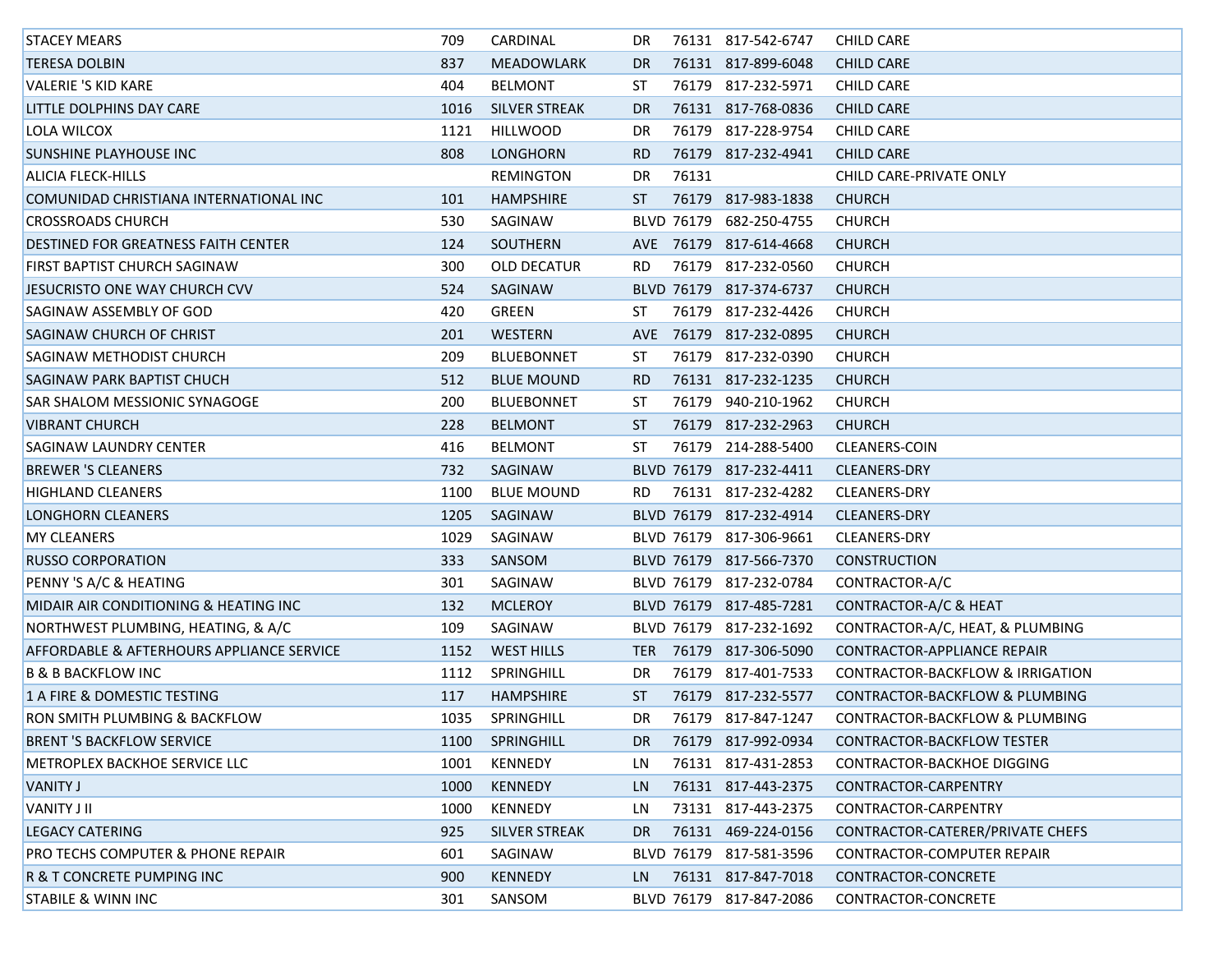| <b>S M C CONCRETE</b>                   | 1001 | KENNEDY               | LN.       |       | 73131 817-846-5602      | CONTRACTOR-CONCRETE-COMMERCIAL         |
|-----------------------------------------|------|-----------------------|-----------|-------|-------------------------|----------------------------------------|
| <b>CONCRETE CUTTERS INC</b>             | 116  | SAGINAW               |           |       | BLVD 76179 817-232-2442 | CONTRACTOR-CONCRETE-CUTTING & HAULING  |
| LABOR4ORCE                              | 1001 | <b>KENNEDY</b>        | LN.       |       | 76131 800-311-8907      | CONTRACTOR-DISASTER REPAIR             |
| <b>CIRCLE A ELECTRIC INC</b>            | 1051 | KENNEDY               | LN        |       | 76131 817-625-0880      | CONTRACTOR-ELECTRICAL                  |
| EUSTACE ELECTRIC INC                    | 136  | <b>MCLEROY</b>        |           |       | BLVD 76179 817-847-0842 | CONTRACTOR-ELECTRICAL                  |
| <b>GRAYBOY ELECTRIC LLC</b>             | 1001 | KENNEDY               | LN        |       | 76131 817-296-6943      | CONTRACTOR-ELECTRICAL                  |
| MORE CLEAN OF TEXAS                     | 1001 | KENNEDY               | LN.       |       | 76179 325-690-0191      | CONTRACTOR-EXTERIOR MAINTENANCE        |
| RANGER FIRE INC                         | 360  | <b>BLUE MOUND</b>     | RD.       |       | 76131 817-410-9070      | CONTRACTOR-FIRE PROTECTION             |
| <b>HOFER BUILDERS INC</b>               | 301  | SAGINAW               |           |       | BLVD 76179 817-232-2166 | CONTRACTOR-GENERAL                     |
| STEELE & FREEMAN INC                    | 1301 | LAWSON                | RD.       |       | 76131 817-232-4742      | CONTRACTOR-GENERAL                     |
| <b>YODER CONSTRUCTION</b>               | 525  | <b>STALLION</b>       | LN.       |       | 76179 817-847-1714      | CONTRACTOR-GENERAL                     |
| TEXAS BEST RAIN GUTTER                  | 1001 | KENNEDY               | LN        |       | 76131 817-444-7355      | CONTRACTOR-GUTTER INSTALLATIN          |
| D F W PRO LAWN CARE LLC                 | 217  | <b>MCLEROY</b>        |           |       | BLVD 76179 817-625-4488 | CONTRACTOR-LANDSCAPING                 |
| <b>ROBIE 'S TREE SERVICE</b>            | 1212 | <b>TOPEKA</b>         | DR        |       | 76131 817-888-0578      | CONTRACTOR-LANDSCAPING & TREE TRIMMING |
| <b>BLUE STAR HEATING &amp; AIR LLC</b>  | 108  | LEMON                 | ST        |       | 76179 817-782-9440      | CONTRACTOR-MECHANICAL                  |
| <b>HUGGETTS PEST CONTROL</b>            | 324  | <b>GUADALUPE</b>      | DR        |       | 76179 817-306-8277      | CONTRACTOR-PEST CONTROL                |
| LONG 'S PEST CONTROL                    | 144  | <b>ROBERTS</b>        | DR.       |       | 76179 817-847-9493      | <b>CONTRACTOR-PEST CONTROL</b>         |
| JANEL RANDALL PHOTOGRAPHIC EXPRESSIONS  | 565  | <b>ASBURY</b>         | DR        |       | 76179 817-306-0453      | CONTRACTOR-PHOTOGRAPHER                |
| JULIEN & LAMBERT PHOTOGRAPHY            | 730  | SAGINAW               |           |       | BLVD 76179 817-681-9851 | CONTRACTOR-PHOTOGRAPHER                |
| KIMBERLY CAMPBELL PORTRAITS             | 113  | <b>BELMONT</b>        | ST        |       | 76179 817-713-5807      | CONTRACTOR-PHOTOGRAPHER                |
| QUAMO STUDIO                            | 1008 | PULLMAN               | <b>DR</b> |       | 76131 817-306-9642      | CONTRACTOR-PHOTOGRAPHER                |
| ALL DELGADO 'S PLUMBING                 | 220  | KAY                   | LN        |       | 76179 817-420-0577      | CONTRACTOR-PLUMBING                    |
| J & J LONE STAR PLUMBING                | 904  | SAYBROOK              | CT        |       | 76131 817-437-3252      | CONTRACTOR-PLUMBING                    |
| IMASTER ROOTER PLUMBING                 | 1000 | KENNEDY               | LN        |       | 76131 817-205-6085      | CONTRACTOR-PLUMBING                    |
| <b>BILL BLANKENSHIP CONTRACTING INC</b> | 1001 | KENNEDY               | LN.       |       | 76131 817-831-4000      | CONTRACTOR-PLUMBING & REMODELING       |
| CEMENT PONDS INCORPORATED               | 916  | VIRGINIA              | LN        |       | 76179 817-223-9616      | CONTRACTOR-POOL SERVICE & REPAIR       |
| TITAN PRESSURE WASHING LLC              | 209  | <b>MCLEROY</b>        |           |       | BLVD 76179 817-789-1881 | CONTRACTOR-PRESSURE WASHING            |
| REMOTE MOBILE VIDEO SURVEILLANCE LLC    | 1000 | KENNEDY               | LN        |       | 76131 817-937-9848      | CONTRACTOR-PRIVATE SECURITY            |
| <b>HULCHER SERVICES INC</b>             | 1200 | <b>DEFIEL</b>         | RD.       |       | 76179 817-306-0447      | CONTRACTOR-RAILROAD REPAIR             |
| <b>METROPLEX PAVEMENT MARKINGS</b>      | 1001 | KENNEDY               | LN        |       | 76131 972-790-2983      | CONTRACTOR-ROAD CONSTRUCTION           |
| <b>J REYNOLDS &amp; COMPANY INC</b>     | 369  | SANSOM                |           |       | BLVD 76179 817-306-9596 | CONTRACTOR-ROOFING-COMMERCIAL          |
| J REYNOLDS & COMPANY INC II             | 365  | SANSOM                |           |       | BLVD 76179 817-306-9596 | CONTRACTOR-ROOFING-COMMERCIAL          |
| K & P SIGNS                             | 209  | <b>MCLEROY</b>        |           |       | BLVD 76179 817-905-6765 | CONTRACTOR-SIGN                        |
| <b>SOLAR INNOVATORS</b>                 | 1001 | KENNEDY               | LN.       |       | 76131 817-909-3223      | <b>CONTRACTOR-TINY HOME BUILDER</b>    |
| <b>SPARKLING WINDOWS OF TEXAS</b>       | 800  | <b>BRIDLE</b>         | TR.       |       | 76179 817-992-0880      | CONTRACTOR-WINDOW CLEANING             |
| <b>HOPETOWN DENTAL LAB</b>              | 711  | <b>BAILEY BOSWELL</b> | <b>RD</b> |       | 76179 817-887-9394      | DENTAL MILLING                         |
| J K S INTERNATIONAL LLC                 | 812  | <b>BLUE MOUND</b>     | RD.       | 76131 | 682-553-1033            | DISTRIBUTION-BEAUTY PRODUCTS           |
| REAGENT CHEMICAL & RESEARCH INC         | 700  | <b>MINTON</b>         | <b>RD</b> |       | 76179 817-847-0904      | DISTRIBUTION-CHEMICAL                  |
| <b>WESTERN MARKETING INC</b>            | 816  | <b>BLUE MOUND</b>     | RD.       |       | 76131 325-692-4662      | DISTRIBUTION-LUBRICANT                 |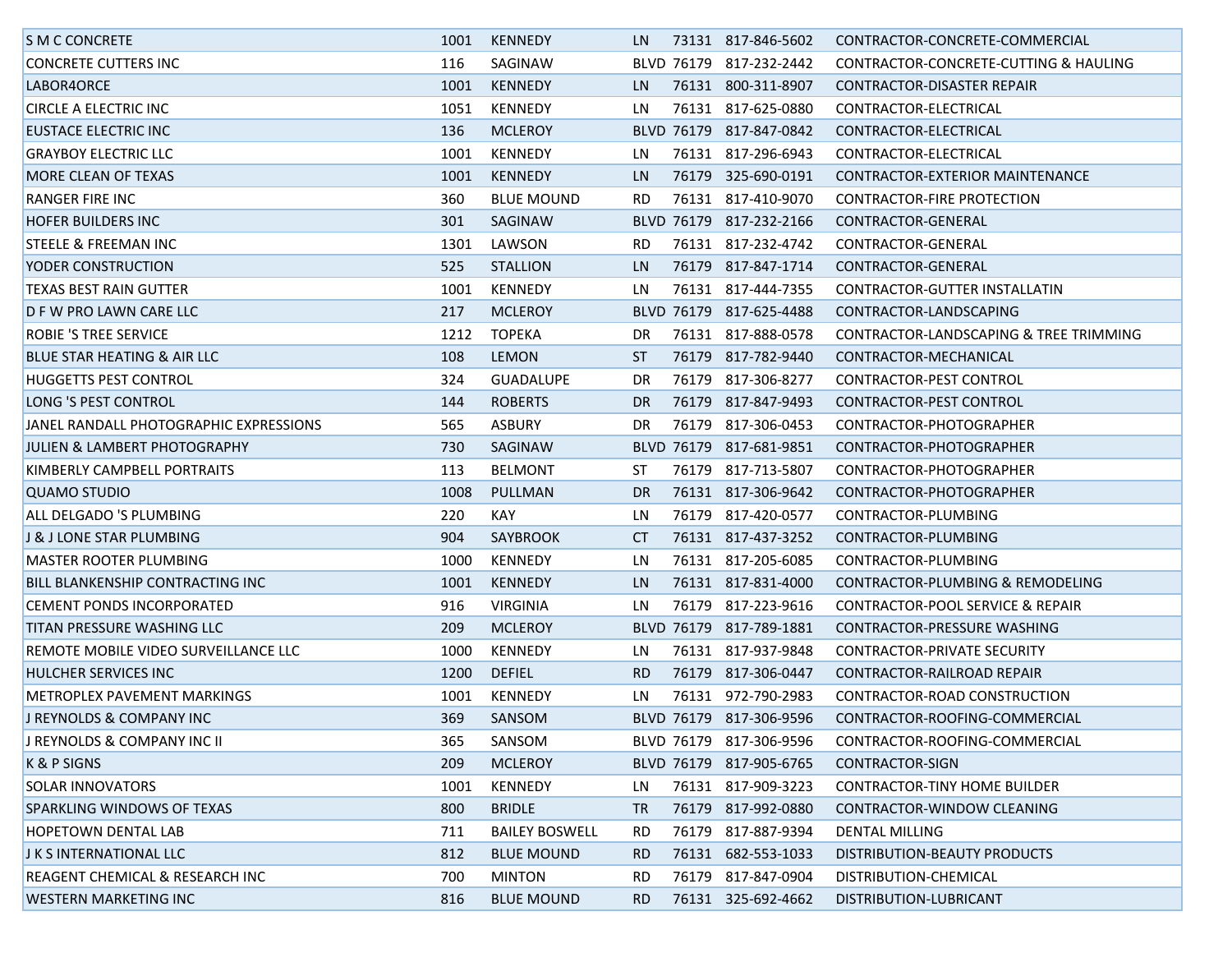| <b>TRINITY SAFETY SUPPLY INC</b>                          | 932  | <b>BLUE MOUND</b>       | RD. | 76131 817-306-5328       | DISTRIBUTION-SAFETY PRODUCTS   |
|-----------------------------------------------------------|------|-------------------------|-----|--------------------------|--------------------------------|
| NORTON METALS DIV OF JMS RUSSEL METALS CORP               | 1350 | LAWSON                  | RD. | 76131 817-232-0404       | DISTRIBUTION-STEEL             |
| <b>FLEET PRIDE INC</b>                                    | 912  | <b>BLUE MOUND</b>       | RD. | 76179 817-625-5244       | DISTRIBUTION-TRUCK PART SALES  |
| <b>FLEET PRIDE INC II</b>                                 | 910  | <b>BLUE MOUND</b>       | RD. | 76131 817-232-4090       | DISTRIBUTION-TRUCK PART SALES  |
| CHIROPRACTIC & REHAB OF SAGINAW                           | 705  | <b>BAILEY BOSWELL</b>   | RD. | 76179 817-306-8585       | DR-CHIROPRACTOR                |
| CHIROPRACTIC & REHAB OF SAGINAW II                        | 705  | <b>BAILEY BOSWELL</b>   | RD. | 76179 817-306-8585       | DR-CHIROPRACTOR                |
| DR DAWSHEEN T HAYNES DC                                   | 714  | SAGINAW                 |     | BLVD 76179 817-710-4220  | DR-CHIROPRACTOR                |
| REDLER FAMILY CHIROPRACTIC                                | 817  | <b>TOWNE</b>            | CT  | 76179 817-232-2240       | DR-CHIROPRACTOR                |
| <b>WALDROP CHIROPRACTIC CLINIC</b>                        | 211  | <b>MCLEROY</b>          |     | BLVD 76179 817-847-7246  | <b>DR-CHIROPRACTOR</b>         |
| BALLARD FAMILY DENTISTRY PA                               | 701  | <b>BAILEY BOSWELL</b>   | RD. | 76179 817-367-6453       | DR-DENTIST                     |
| <b>BLUE SKY SMILES</b>                                    | 825  | <b>TOWNE</b>            | CT  | 76179 817-232-5341       | <b>DR-DENTIST</b>              |
| <b>BRUSH DENTISTRY PLLC</b>                               | 1100 | <b>BLUE MOUND</b>       | RD. | 76131 682-231-2764       | <b>DR-DENTIST</b>              |
| COSMETIC & FAMILY DENTISTRY-KELLY WEST DDS                | 608  | <b>BAILEY BOSWELL</b>   | RD. | 76131 817-234-9378       | DR-DENTIST                     |
| DENTAL SPECIALISTS OF SAGINAW                             | 713  | <b>BAILEY BOSWELL</b>   | RD. | 76179 817-847-4040       | DR-DENTIST                     |
| ENSURE DENTAL CARE PLLC                                   | 520  | SAGINAW                 |     | BLVD 76179 68/2-213-4114 | DR-DENTIST                     |
| <b>FOSSIL RANCH DENTAL CARE 445</b>                       | 1209 | SAGINAW                 |     | BLVD 76179 972-896-4493  | DR-DENTIST                     |
| <b>GREAT EXPRESSIONS DENTAL CENTERS</b>                   | 1453 | SAGINAW                 |     | BLVD 76179 682-200-3598  | DR-DENTIST                     |
| <b>HEALTHY SMILES 4 KIDS PC</b>                           | 705  | <b>BAILEY BOSWELL</b>   | RD. | 76179 817-232-5997       | DR-DENTIST                     |
| LUSTIG & YOUNG ORTHODONTICS                               | 705  | <b>BAILEY BOSWELL</b>   | RD. | 76179 817-514-1717       | <b>DR-DENTIST</b>              |
| <b>MEDICO MD</b>                                          | 601  | SAGINAW                 |     | BLVD 76179 682-286-9300  | DR-DENTIST                     |
| NORTH TARRANT ORAL & MAXILLOFACIAL SURGERY                | 820  | TOWNE                   | CT  | 76179 817-237-7557       | DR-DENTIST                     |
| BALLARD FAMILY DENTISTRY PA II                            | 713  | <b>BAILEY BOSWELL</b>   | RD. | 76179 817-367-6453       | <b>DR-DENTIST</b>              |
| <b>BALLARD FAMILY INVESTMENTS</b>                         | 701  | <b>BAILEY BOSWELL</b>   | RD. | 76179 817-367-6453       | DR-DENTIST                     |
| 1 ST DENTAL & ORTHODONTICS                                | 900  | <b>BLUE MOUND</b>       | RD. | 76131 817-306-1738       | DR-DENTIST-ORTHODONTIST        |
| <b>STUDIO ORTHODONTICS</b>                                | 604  | <b>BAILEY BOSWELL</b>   | RD. | 76131 817-847-9901       | DR-DENTIST-ORTHODONTIST        |
| EPIPHANY DERMATOLOGY PA                                   | 204  | W J BOAZ                | RD. | 76179 817-529-1400       | DR-DERMATOLOGY                 |
| DAVITA FORT WORTH SAGINAW 05403                           | 900  | <b>BLUE MOUND</b>       | RD. | 76131 817-232-1505       | DR-DIALYSIS                    |
| <b>MEDICAL CITY ER SAGINAW</b>                            | 727  | <b>BAILEY BOSWELL</b>   | RD. | 76179 682-312-2446       | <b>DR-EMERGENCY ROOM</b>       |
| J P S SCHOOL BASED CENTER EMS                             | 1029 | SAGINAW                 |     | BLVD 76179 817-702-4874  | DR-MEDICAL                     |
| <b>TEXAS HEALTH FAMILY CARE 456</b>                       | 612  | <b>BAILEY BOSWELL</b>   | RD. | 76131 817-232-1343       | DR-MEDICAL                     |
| TEXAS HEALTH FAMILY CARE 862                              | 709  | <b>BAILEY BOSWELL</b>   | RD. | 76179 817-847-4488       | DR-MEDICAL                     |
| USMD/MCNT                                                 | 833  | <b>TOWNE</b>            | CT. | 76179 817-306-5630       | DR-MEDICAL                     |
| <b>CARE OPTOMETRY PC</b>                                  | 1401 | SAGINAW                 |     | BLVD 76179 817-306-9400  | DR-OPTOMETRIST                 |
| <b>CHILD PLUS PEDIATRICS</b>                              | 604  | <b>BAILEY BOSWELL</b>   | RD. | 76131 817-484-6610       | DR-PEDIATRICIAN                |
| <b>ANKLE &amp; FOOT INSTITUTE OF TEXAS</b>                | 816  | <b>TOWNE</b>            | CT  | 76179 817-847-8500       | <b>DR-PODIATRY</b>             |
| <b>MARIANNE CARTWRIGHT - M/T</b>                          | 872  | <b>STAFFORD STATION</b> | DR. | 76131 817-991-8522       | DR-THERAPY-MASSAGE             |
| <b>BENTZ PHYSICAL THERAPY</b>                             | 1100 | <b>BLUE MOUND</b>       | RD. | 76131 817-232-3553       | DR-THERAPY-PHYSICAL            |
| TEXAS ARMY NATIONAL GUARD - CSMS - MAINTENANCE SHOP 1 855 |      | <b>INDUSTRIAL</b>       | AVE | 76179 817-232-5690       | GOVERNMENT-ARMY NATIONAL GUARD |
| <b>TEXAS ARMY NATIONAL GUARD-RSMS</b>                     | 748  | <b>MCLEROY</b>          |     | BLVD 76179 817-232-5690  | GOVERNMENT-ARMY NATIONAL GUARD |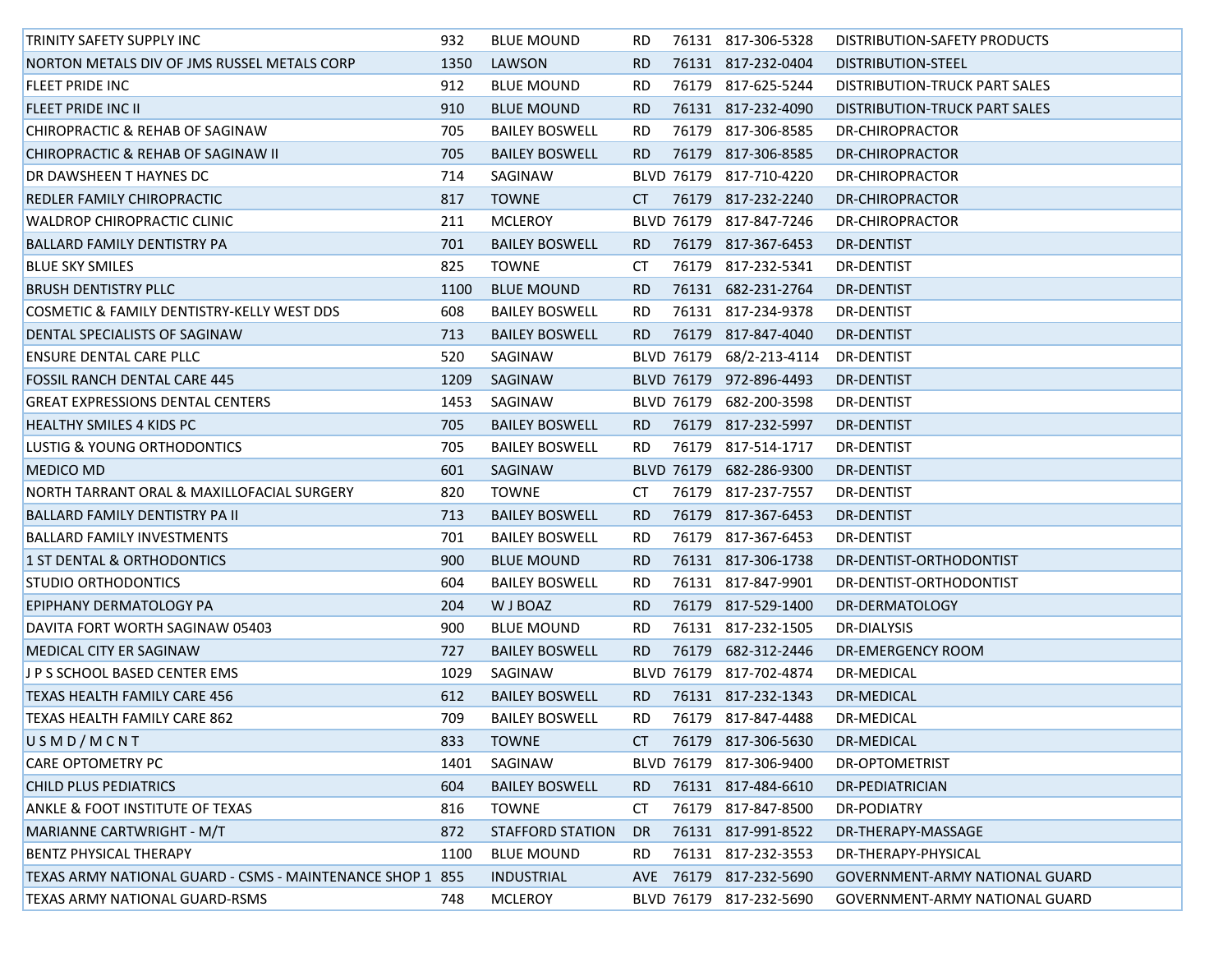| <b>TEX DOT</b>                               | 508  | <b>BLUE MOUND</b>     | RD.        | 76131 817-232-1304      | GOVERNMENT-TRANSPORTATION  |
|----------------------------------------------|------|-----------------------|------------|-------------------------|----------------------------|
| ANYTIME FITNESS TEXAS LLC                    | 1029 | SAGINAW               |            | BLVD 76179 682-224-2134 | <b>HEALTH CLUB</b>         |
| <b>CROSSFIT FORT WORTH LLC</b>               | 1001 | <b>KENNEDY</b>        | LN.        | 76131 817-271-4005      | <b>HEALTH CLUB</b>         |
| <b>EDGE FITNESS CENTER</b>                   | 518  | SAGINAW               |            | BLVD 76179 817-847-5456 | <b>HEALTH CLUB</b>         |
| <b>SWEATS FITNESS</b>                        | 1000 | <b>KENNEDY</b>        | LN.        | 76131 817-944-4812      | <b>HEALTH CLUB</b>         |
| <b>FORT WORTH TEXAS BASEBALL CLUB</b>        | 1001 | KENNEDY               | LN         | 76131 817-948-7531      | HEALTH CLUB-BASEBALL       |
| SAGINAW FIT BODY BOOT CAMP                   | 1120 | <b>BLUE MOUND</b>     | RD.        | 76131 682-286-8311      | <b>HEALTH CLUB-FITNESS</b> |
| <b>LITTLE GYM</b>                            | 900  | <b>BLUE MOUND</b>     | RD.        | 76131 817-996-3691      | <b>HEALTH CLUB-KIDS</b>    |
| ALLSTATE INSURANCE-BILL WINTERS              | 1100 | <b>BLUE MOUND</b>     | RD.        | 76179 817-809-4390      | <b>INSURANCE AGENCY</b>    |
| ALLSTATE INSURANCE-GRIFFIN INSIGHT SERVICES  | 113  | GREEN                 | <b>AVE</b> | 76179 817-769-3760      | INSURANCE AGENCY           |
| AMERICAN NATIONAL INSURANCE-JACOBY AGENCY    | 816  | <b>TOWNE</b>          | CT.        | 76179 817-306-7768      | <b>INSURANCE AGENCY</b>    |
| FARMERS INSURANCE - ALEX JOHNSON AGENCY      | 204  | W J BOAZ              | RD.        | 76179 817-847-7566      | <b>INSURANCE AGENCY</b>    |
| FARMERS INSURANCE - MARTINEZ AGENCY          | 330  | <b>BLUE MOUND</b>     | RD.        | 76131 817-230-4063      | <b>INSURANCE AGENCY</b>    |
| <b>METLIFE AUTO &amp; HOME - FIERRO</b>      | 124  | <b>MCLEROY</b>        |            | BLVD 76179 682-220-7608 | <b>INSURANCE AGENCY</b>    |
| TEXAS FARM BUREAU INSURANCE                  | 604  | <b>BAILEY BOSWELL</b> | RD.        | 76131 817-847-5748      | <b>INSURANCE AGENCY</b>    |
| FARMERS INSURANCE - SCHILTZ, PALMER AGENCIES | 424  | <b>BELMONT</b>        | ST         | 76179 817-232-9500      | <b>INSURANCE AGENCY</b>    |
| KIRK BONDS INSURANCE                         | 128  | SAGINAW               |            | BLVD 76179 817-232-1511 | <b>INSURANCE AGENCY</b>    |
| <b>MELANCO</b>                               | 1058 | <b>HILLWOOD</b>       | DR         | 76179 817-306-5264      | <b>INTERNET SALES</b>      |
| NORWOOD TWINS                                | 401  | PALO DURO             | CIR.       | 76179 817-232-3559      | INTERNET SALES-MUSIC       |
| BOENKER, BOENKER, WANSING, & DILL INC        | 624  | <b>MCLEROY</b>        |            | BLVD 76179 817-232-3750 | <b>INVESTING</b>           |
| <b>PROVERBS INVESTING PARTNERS LTD</b>       | 624  | <b>MCLEROY</b>        |            | BLVD 76179 817-232-3750 | <b>INVESTING</b>           |
| STEELE FOLSOM MARTIN JV                      | 990  | <b>BLUE MOUND</b>     | RD.        | 76131 817-232-4090      | <b>INVESTING</b>           |
| <b>GLAD INVESTING PARTNERS LTD</b>           | 624  | <b>MCLEROY</b>        |            | BLVD 76179 817-232-3750 | <b>INVESTING</b>           |
| <b>EDWARD JONES</b>                          | 713  | <b>BAILEY BOSWELL</b> | RD.        | 76179 817-847-8071      | INVESTING-STOCKBROKER      |
| LAW OFFICE OF CAREY THOMPSON PL              | 728  | SAGINAW               |            | BLVD 76179 817-840-7503 | LAW FIRM                   |
| ALLEN LEASING INC                            | 1051 | KENNEDY               | LN.        | 76131 817-625-0880      | LEASING SERVICE            |
| <b>HAPPY ROCK LLC</b>                        | 601  | BURLINGTON            | RD.        | 76179 817-232-0690      | LEASING SERVICE            |
| <b>HOLLOWAY LEASING INC</b>                  | 1200 | <b>JARVIS</b>         | <b>RD</b>  | 76179 817-232-8663      | <b>LEASING SERVICE</b>     |
| ALLIANCE CIVIL PROCESS INC                   | 136  | <b>MCLEROY</b>        |            | BLVD 76179 817-306-4150 | <b>LEGAL SERVICES</b>      |
| <b>VISTALUX AMPLIFICATION</b>                | 1036 | <b>WHISTLE STOP</b>   | DR         | 76131 817-301-7291      | <b>MFG</b>                 |
| <b>ESSEX MANUFACTURING</b>                   | 1120 | <b>BLUE MOUND</b>     | RD.        | 76131 817-847-4555      | <b>MFG-ATV ACCESSORIES</b> |
| <b>BANA INCORPORATED</b>                     | 624  | MCLEROY               |            | BLVD 76179 817-498-0550 | MFG-BOXES                  |
| <b>BANA INCORPORATED II</b>                  | 801  | <b>MCLEROY</b>        |            | BLVD 76179 817-232-3750 | MFG-BOXES                  |
| 5 TH GEN CUSTOM CABINETS                     | 1000 | KENNEDY               | LN.        | 76131 817-965-6908      | MFG-CABINETS               |
| <b>ARGOS READY MIX</b>                       | 1037 | <b>JARVIS</b>         | RD.        | 76179 817-232-0091      | MFG-CONCRETE-READY MIX     |
| <b>ANCHOR FABRICATION CORP</b>               | 1200 | LAWSON                | <b>RD</b>  | 76131 817-232-4575      | MFG-FABRICATION            |
| <b>ANCHOR FABRICATION CORP II</b>            | 1248 | LAWSON                | RD.        | 76179 817-232-4575      | MFG-FABRICATION            |
| <b>BOWLIN ENGINEERING</b>                    | 600  | <b>BURLINGTON</b>     | <b>RD</b>  | 76179 817-232-2020      | MFG-FABRICATION            |
| <b>BRAD 'S FAB INC</b>                       | 801  | <b>BURLINGTON</b>     | RD.        | 76179 817-232-0088      | MFG-FABRICATION            |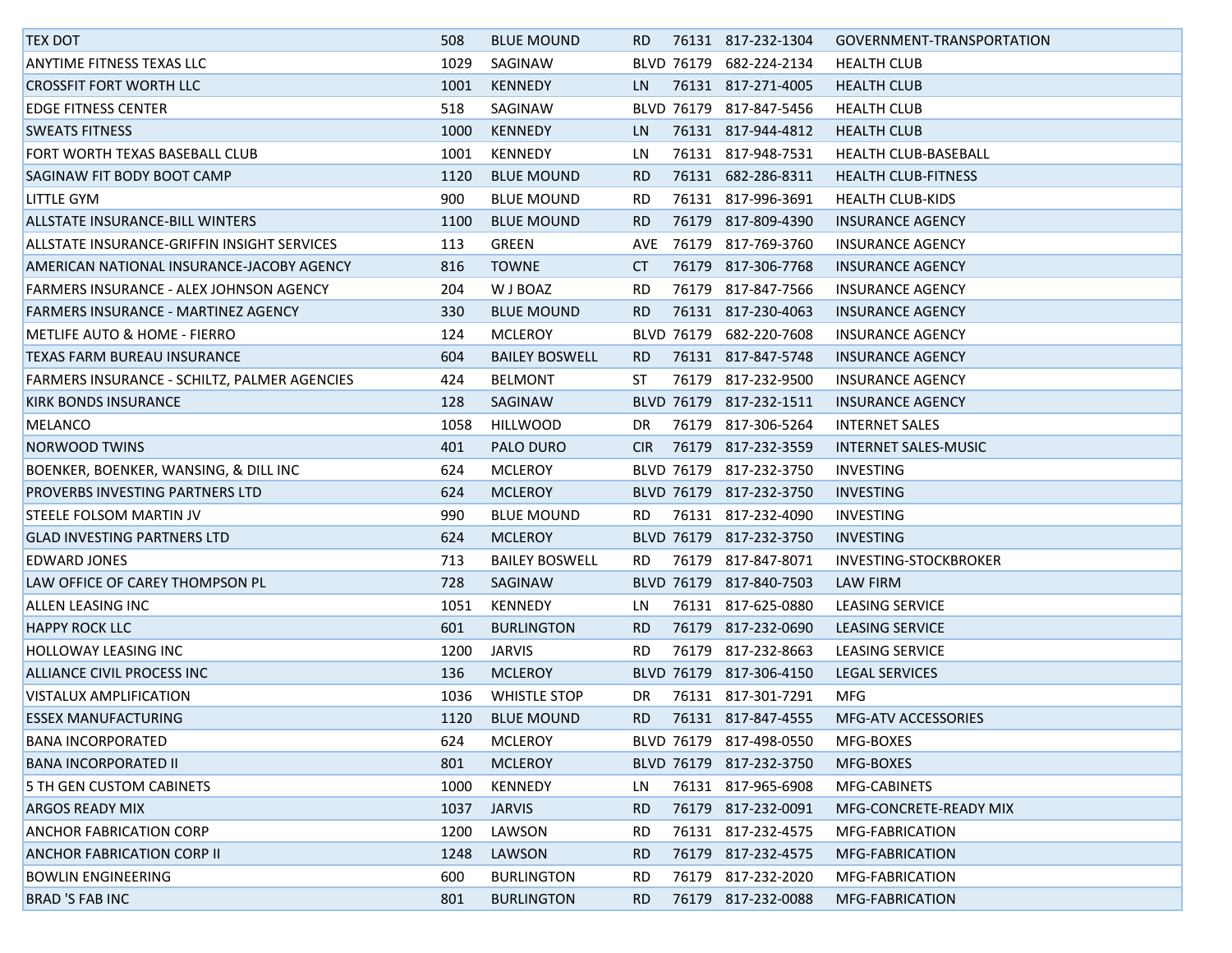| <b>CHM INDUSTRIES INC</b>                      | 700  | <b>MCLEROY</b>          |            |            | BLVD 76179 682-286-0046 | MFG-FABRICATION                  |
|------------------------------------------------|------|-------------------------|------------|------------|-------------------------|----------------------------------|
| <b>FLEMING ENTERPRISES</b>                     | 928  | <b>BLUE MOUND</b>       | RD.        |            | 76131 817-232-9575      | MFG-FABRICATION                  |
| <b>HOLLOWAY COMPANY INC</b>                    | 1200 | <b>JARVIS</b>           | <b>RD</b>  |            | 76179 817-232-8663      | MFG-FABRICATION                  |
| LELAND SOUTHWEST                               | 600  | <b>BURLINGTON</b>       | <b>RD</b>  |            | 76179 817-232-4481      | <b>MFG-FABRICATION</b>           |
| LONESTAR PIPE FABRICATION INC                  | 211  | SANSOM                  |            |            | BLVD 76179 817-439-5575 | MFG-FABRICATION                  |
| <b>METAL SPINNERS INC</b>                      | 1300 | INDUSTRIAL              |            |            | AVE 76131 817-847-0086  | MFG-FABRICATION                  |
| <b>T A C INDUSTRIES INC</b>                    | 601  | <b>BURLINGTON</b>       | RD.        |            | 76179 817-232-0690      | MFG-FABRICATION                  |
| W A M USA INC                                  | 1300 | <b>TRIAD</b>            |            |            | BLVD 76131 817-232-2678 | MFG-FABRICATION                  |
| <b>FLAME STOP INC</b>                          | 924  | <b>BLUE MOUND</b>       | <b>RD</b>  |            | 76131 817-306-1222      | MFG-FLAME STOP, FIRE CONSULTANTS |
| <b>ARDENT MILLS</b>                            | 401  | <b>INDUSTRIAL</b>       | <b>AVE</b> |            | 76179 817-847-3400      | MFG-FLOUR MILL                   |
| MILLER MILLING COMPANY LLC                     | 221  | <b>FAIRMOUNT</b>        | ST         |            | 76179 817-847-8977      | <b>MFG-FLOUR MILL</b>            |
| MILLER MILLING COMPANY LLC MAINTENANCE SHOP    | 220  | <b>FAIRMOUNT</b>        | ST         |            | 76179 817-847-8977      | MFG-FLOUR MILL MAINTENANCE SHOP  |
| <b>CTIBEANMAKER</b>                            | 500  | SANSOM                  |            |            | BLVD 76179 682-286-9944 | MFG-FOOD                         |
| <b>CTI CHEFCO FOODS</b>                        | 504  | SANSOM                  |            |            | BLVD 76179 817-869-1090 | MFG-FOOD                         |
| D O S PROJECT - STANDARD MEAT                  | 455  | SANSOM                  |            |            | BLVD 76179 817-916-1319 | MFG-FOOD                         |
| <b>FRESHERIZED FOODS (AVOMEX INC)</b>          | 300  | <b>BURLINGTON</b>       | RD.        |            | 76179 817-509-0626      | MFG-FOOD                         |
| <b>VENTURA FOODS LLC</b>                       | 1100 | <b>DEFIEL</b>           | RD.        |            | 76179 817-232-5450      | MFG-FOOD                         |
| LIVESTOCK NUTRITION CENTER LLC                 | 500  | <b>BURLINGTON</b>       | RD.        |            | 76179 817-232-8161      | MFG-GRAIN                        |
| LIVESTOCK NUTRITION CENTER LLC III             | 504  | <b>BURLINGTON</b>       | RD.        |            | 76179 817-232-8161      | MFG-GRAIN                        |
| <b>GAVILON GRAIN LLC</b>                       | 425  | <b>FAIRMOUNT</b>        | ST         |            | 76179 817-916-7280      | <b>MFG-GRAIN ELEVATOR</b>        |
| <b>ATTEBURY GRAIN LLC</b>                      | 624  | <b>BURLINGTON</b>       | <b>RD</b>  |            | 76179 817-847-8210      | <b>MFG-GRAIN STORAGE</b>         |
| WAUKESHA-PEARCE INDUSTRIES                     | 850  | <b>INDUSTRIAL</b>       | <b>AVE</b> |            | 76131 817-306-5920      | <b>MFG-INDUSTRIAL ENGINES</b>    |
| <b>GOLDSLINGER</b>                             | 860  | <b>STAFFORD STATION</b> | DR         |            | 76131 817-733-5369      | MFG-JEWELRY                      |
| U F P SAGINAW                                  | 444  | SANSOM                  |            |            | BLVD 76179 817-232-2233 | MFG-LUMBER                       |
| <b>BRANDON INDUSTRIES</b>                      | 216  | <b>MCLEROY</b>          |            |            | BLVD 76179 817-232-8956 | MFG-MACHINE SHOP                 |
| <b>DLG FABRICATION LLC</b>                     | 1313 | LAWSON                  | RD.        |            | 76131 817-771-5444      | MFG-MACHINE SHOP/WELDING         |
| <b>TROXELL PAINT &amp; SANDBLASTING LLC</b>    | 1004 | <b>BURLINGTON</b>       | RD.        |            | 76179 817-232-2060      | MFG-PAINT & SANDBLASTING         |
| <b>TROXELL PAINT &amp; SANDBLASTING LLC II</b> | 809  | <b>BURLINGTON</b>       | <b>RD</b>  |            | 76179 817-232-2060      | MFG-PAINT & SANDBLASTING         |
| 2 ND CHANCE PALLETS                            | 213  | <b>MCLEROY</b>          |            |            | BLVD 76179 817-847-8005 | MFG-PALLETS                      |
| NORTHWEST PIPE COMPANY                         | 509  | <b>BURLINGTON</b>       | <b>RD</b>  |            | 76179 817-847-1402      | MFG-PIPE                         |
| <b>NORTHWEST PIPE COMPANY II</b>               | 1100 | JARVIS                  | RD.        |            | 76179 817-847-1402      | MFG-PIPE                         |
| <b>D F W PLASTICS INC</b>                      | 901  | <b>INDUSTRIAL</b>       |            |            | AVE 76131 817-439-3600  | MFG-PLASTIC                      |
| D F W ROTEC INC                                | 901  | <b>INDUSTRIAL</b>       | AVE.       |            | 76131 817-439-3600      | MFG-PLASTIC                      |
| TRINITY NORTH AMERICAN FREIGHT CAR INC         | 104  | <b>BAILEY BOSWELL</b>   | <b>RD</b>  |            | 76179 817-232-3650      | MFG-RAILCAR                      |
| <b>MAALT LP</b>                                | 2301 | TERMINAL                | RD.        |            | 76106 817-563-3550      | MFG-SAND STORAGE                 |
| R 2 FABRICATION INC                            | 804  | <b>BLUE MOUND</b>       | RD.        |            | 76131 817-720-6060      | MFG-SHEETMETAL                   |
| <b>STYROCHEM / WINCUP PLASTICS INC</b>         | 400  | <b>MINTON</b>           | RD.        |            | 76179 817-832-4248      | MFG-STYROFOAM                    |
| COMMERCIAL METAL FORMING INC                   | 304  | <b>MCLEROY</b>          |            | BLVD 76179 | 817-232-1040            | <b>MFG-TANK HEADS</b>            |
| TROXELL TRAILER MANUFACTURING LLC              | 1004 | <b>BURLINGTON</b>       | RD.        |            | 76179 817-232-2060      | MFG-TRAILERS                     |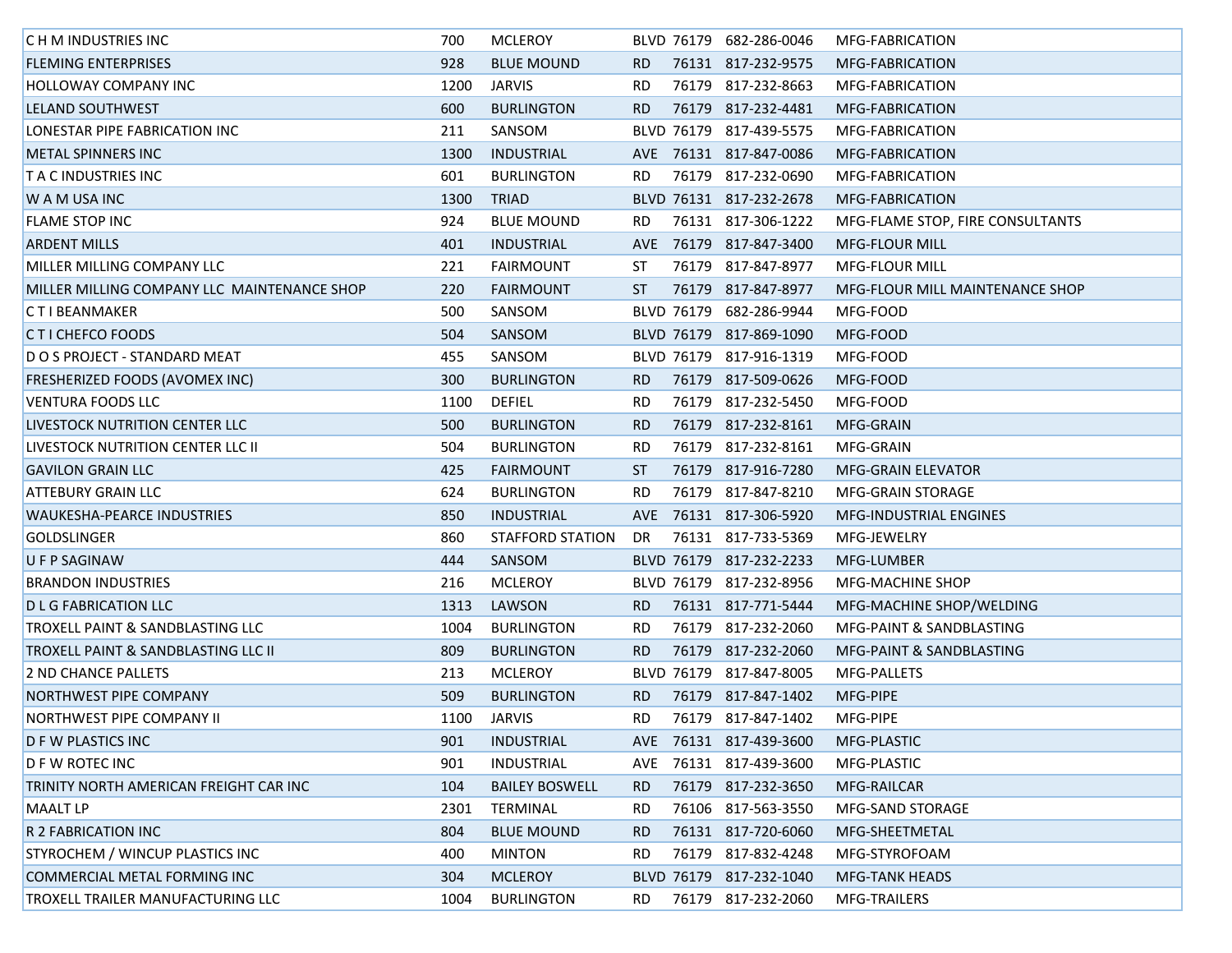| I PLAY TEXAS LLC                        | 800  | <b>BLUE MOUND</b> | RD.  |            | 76131 817-769-7260       | MFG-VENDING                      |
|-----------------------------------------|------|-------------------|------|------------|--------------------------|----------------------------------|
| LANDMARK MOTEL                          | 405  | SAGINAW           |      |            | BLVD 76179 817-232-8931  | <b>MOTEL</b>                     |
| <b>MOTEL 6</b>                          | 5335 | <b>BLUE MOUND</b> | RD.  |            | 76106 254-449-1066       | <b>MOTEL</b>                     |
| <b>GREAT WESTERN INN &amp; SUITES</b>   | 5317 | <b>BLUE MOUND</b> | RD.  |            | 76106 817-625-6211       | <b>MOTEL</b>                     |
| <b>COMMUNITY LINK MISSION</b>           | 300  | <b>BELMONT</b>    | ST   |            | 76179 817-847-4554       | <b>NON PROFIT FOOD BANK</b>      |
| <b>ACE CASH EXPRESS INC 9405</b>        | 1029 | SAGINAW           |      |            | BLVD 76179 972-550-5000  | NONDEPOSIT FINANCIAL             |
| <b>CASH STORE</b>                       | 100  | SAGINAW           |      |            | BLVD 76179 817-232-8900  | NONDEPOSIT FINANCIAL             |
| <b>NABORS DRILLING SOLUTIONS II</b>     | 1013 | <b>JARVIS</b>     | RD.  |            | 76179 682-233-9500       | OILFIELD-OPERATION               |
| NABORS DRILLING SOLUTIONS III           | 1013 | <b>JARVIS</b>     | RD.  | 76179      | 682-233-9500             | OILFIELD-OPERATION               |
| <b>TENDEKA INC</b>                      | 1001 | <b>JARVIS</b>     | RD.  |            | 76179 817-809-6002       | OILFIELD-OPERATION               |
| <b>NABORS DRILLING SOLUTIONS</b>        | 1033 | <b>JARVIS</b>     | RD.  | 76179      | 682-233-9500             | OILFIELD-OPERATION               |
| ALLIANCE COATINGS LLC                   | 1200 | LAWSON            | RD.  |            | 76131 817-834-8817       | PAINTING                         |
| <b>CRESTVIEW PRINTING INC</b>           | 113  | <b>GREEN</b>      | AVE. |            | 76179 817-306-5050       | PRINTING-COMMERCIAL              |
| FORMULA PRINTING                        |      | <b>MITCH</b>      | ST   |            | 76179 817-253-2092       | PRINTING-COMPANY OFFICE          |
| <b>BEVERLY FRANKS PROPERTIES</b>        | 332  | <b>LOTTIE</b>     | LN.  |            | 76179 817-232-4281       | <b>REAL ESTATE</b>               |
| <b>BUD STARNES &amp; ASSOCIATES INC</b> | 304  | <b>MCLEROY</b>    |      |            | BLVD 76179 817-232-0131  | <b>REAL ESTATE</b>               |
| CENTURY 21 ALLIANCE PROPERTIES          | 120  | <b>MCLEROY</b>    |      |            | BLVD 76179 817-232-9550  | <b>REAL ESTATE</b>               |
| <b>MAJOR LEAGUE REALTY</b>              | 116  | <b>MCLEROY</b>    |      |            | BLVD 76179 817-668-138/0 | <b>REAL ESTATE</b>               |
| ROSZELL REALTY INC                      | 340  | <b>BLUE MOUND</b> | RD.  |            | 76131 817-232-5001       | REAL ESTATE                      |
| MINERAL GROVE REALTY LLC                | 301  | SAGINAW           |      |            | BLVD 76179 817-707-3373  | REAL ESTATE                      |
| <b>WORLD FINANCE</b>                    | 528  | SAGINAW           |      |            | BLVD 76179 817-306-5124  | REGULATED LENDER                 |
| <b>NEFF RENTAL LLC</b>                  | 1248 | INDUSTRIAL        |      |            | AVE 76131 817-232-1717   | RENTAL-EQUIPMENT                 |
| <b>EAGLES POINT BAR &amp; GRILL</b>     | 1029 | SAGINAW           |      |            | BLVD 76179 214-636-1515  | RESATURANT-AMERICAN-BAR          |
| <b>APPLEBEE 'S</b>                      | 945  | SAGINAW           |      |            | BLVD 76179 817-306-3680  | RESTAURANT-AMERICAN              |
| TEXAS PIT B B Q                         | 324  | SAGINAW           |      |            | BLVD 76179 817-847-0400  | RESTAURANT-BARBECUE              |
| <b>CHICKEN EXPRESS</b>                  | 1212 | <b>BLUE MOUND</b> | RD.  |            | 76131 817-234-9292       | RESTAURANT-CHICKEN               |
| <b>CHICKEN EXPRESS II</b>               | 1001 | SAGINAW           |      |            | BLVD 76179 817-439-8000  | RESTAURANT-CHICKEN               |
| <b>CHURCH 'S CHICKEN 4995</b>           | 604  | SAGINAW           |      |            | BLVD 76179 817-306-7250  | RESTAURANT-CHICKEN               |
| <b>WINGSTOP</b>                         | 520  | SAGINAW           |      |            | BLVD 76179 817-518-9464  | RESTAURANT-CHICKEN WINGS         |
| <b>WINGS 21 &amp; SUSHI</b>             | 1209 | SAGINAW           |      |            | BLVD 76179 817-306-9493  | RESTAURANT-CHICKEN WINGS & SUSHI |
| CHINA FLAG BUFFET                       | 1453 | SAGINAW           |      |            | BLVD 76179 817-847-5888  | RESTAURANT-CHINESE               |
| <b>HONG KONG EXPRESS</b>                | 900  | <b>BLUE MOUND</b> | RD.  |            | 76131 817-232-0966       | RESTAURANT-CHINESE               |
| PANDA EXPRESS 1204                      | 1149 | SAGINAW           |      | BLVD 76179 | 682-286-1392             | RESTAURANT-CHINESE               |
| <b>TASTE OF ASIA</b>                    | 1209 | SAGINAW           |      |            | BLVD 76179 817-782-9585  | RESTAURANT-CHINESE               |
| <b>STARBUCKS 10649</b>                  | 1409 | SAGINAW           |      |            | BLVD 76179 817-232-3476  | RESTAURANT-COFFEE                |
| <b>BLUE MOUND DONUTS</b>                | 1100 | <b>BLUE MOUND</b> | RD.  |            | 76131 817-234-9900       | RESTAURANT-DONUTS                |
| <b>BLUE MOUND DONUTS</b>                | 1200 | <b>BLUE MOUND</b> | RD.  |            | 76131 817-847-7830       | RESTAURANT-DONUTS                |
| D V 'S HOMEMADE DONUTS                  | 330  | <b>BLUE MOUND</b> | RD.  |            | 76131 817-232-1056       | RESTAURANT-DONUTS                |
| SAGINAW DONUT SHOP                      | 1029 | SAGINAW           |      |            | BLVD 76179 817-232-9728  | RESTAURANT-DONUTS                |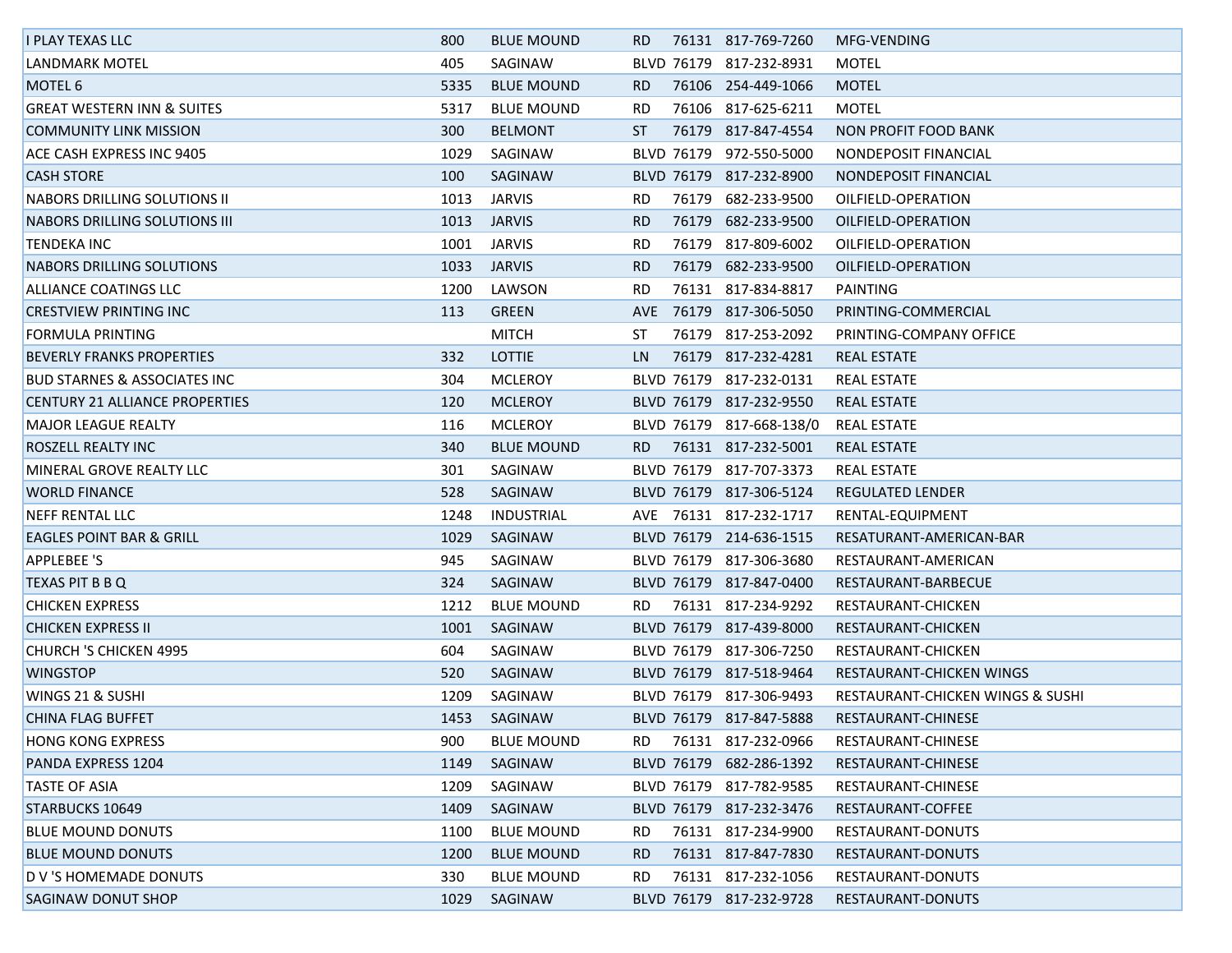| SAGINAW TERRY 'S DONUT LLC               | 105  | MCLEROY           |     | <b>BLVD 7617</b> | 817-847-7767            | RESTAURANT-DONUTS                |
|------------------------------------------|------|-------------------|-----|------------------|-------------------------|----------------------------------|
| <b>WILLOW DONUTS</b>                     | 211  | SAGINAW           |     |                  | BLVD 76179 817-232-8583 | RESTAURANT-DONUTS                |
| <b>HOLLYWOOD BURGER</b>                  | 1200 | <b>BLUE MOUND</b> | RD. |                  | 76131 817-306-0777      | RESTAURANT-HAMBURGERS            |
| JACK IN THE BOX 3809                     | 101  | SAGINAW           |     |                  | BLVD 76179 817-847-1984 | RESTAURANT-HAMBURGERS            |
| MC DONALD 'S 27184                       | 1165 | SAGINAW           |     |                  | BLVD 76179 817-306-0660 | RESTAURANT-HAMBURGERS            |
| MC DONALD 'S 6378                        | 5321 | <b>BLUE MOUND</b> | RD. |                  | 76131 817-625-6441      | RESTAURANT-HAMBURGERS            |
| SONIC DRIVE IN 2878                      | 1145 | SAGINAW           |     |                  | BLVD 76179 817-232-2752 | RESTAURANT-HAMBURGERS            |
| <b>WENDY 'S 10569</b>                    | 1317 | SAGINAW           |     |                  | BLVD 76179 817-232-4399 | RESTAURANT-HAMBURGERS            |
| <b>WHATABURGER INC 1063</b>              | 1021 | SAGINAW           |     |                  | BLVD 76179 817-847-8549 | RESTAURANT-HAMBURGERS            |
| <b>WHATABURGER INC 492</b>               | 5455 | <b>BLUE MOUND</b> | RD. |                  | 76106 817-626-4953      | RESTAURANT-HAMBURGERS            |
| DIXIE HOUSE CAFE'                        | 5401 | <b>BLUE MOUND</b> | RD. |                  | 76106 817-625-4115      | RESTAURANT-HOME COOKING          |
| J R 'S CAFE OF SAGINAW INC               | 300  | SAGINAW           |     |                  | BLVD 76179 817-232-8294 | RESTAURANT-HOME COOKING          |
| WAFFLE HOUSE                             | 1220 | <b>BLUE MOUND</b> | RD. |                  | 76131 817-847-4540      | RESTAURANT-HOME COOKING          |
| <b>BEST DARN HOT DOGS</b>                | 200  | SAGINAW           |     |                  | BLVD 76179 817-703-7312 | RESTAURANT-HOT DOGS              |
| ICE CREAM GALLERY                        | 1029 | SAGINAW           |     |                  | BLVD 76179 682-552-1135 | RESTAURANT-ICE CREAM             |
| JOE 'S PIZZA PASTA                       | 1209 | SAGINAW           |     |                  | BLVD 76179 817-232-2470 | RESTAURANT-ITALIAN               |
| <b>BAD AZZ BURRITO CO</b>                | 1200 | <b>BLUE MOUND</b> | RD. |                  | 76131 817-847-5511      | RESTAURANT-MEXICAN               |
| EL SOMBRERO MEXICAN RESTAURANT INC       | 316  | SAGINAW           |     |                  | BLVD 76179 817-232-2331 | RESTAURANT-MEXICAN               |
| PULIDO 'S ASSOCIATES INC                 | 1029 | SAGINAW           |     |                  | BLVD 76179 817-731-4241 | RESTAURANT-MEXICAN               |
| TACO BELL 22741                          | 1117 | SAGINAW           |     |                  | BLVD 76179 682-286-9269 | RESTAURANT-MEXICAN               |
| <b>TACO CASA</b>                         | 560  | SAGINAW           |     |                  | BLVD 76179 817-232-1528 | RESTAURANT-MEXICAN               |
| CICI 'S PIZZA 736                        | 1453 | SAGINAW           |     |                  | BLVD 76179 817-232-0909 | RESTAURANT-PIZZA                 |
| DOMINO 'S PIZZA                          | 653  | SAGINAW           |     |                  | BLVD 76179 817-847-4444 | RESTAURANT-PIZZA                 |
| LITTLE CAESARS PIZZA                     | 601  | SAGINAW           |     |                  | BLVD 76179 817-232-2905 | RESTAURANT-PIZZA                 |
| <b>MARCOS PIZZA</b>                      | 900  | <b>BLUE MOUND</b> | RD. |                  | 76131 682-207-3317      | RESTAURANT-PIZZA                 |
| <b>MR JIM 'S PIZZA</b>                   | 1029 | SAGINAW           |     |                  | BLVD 76179 817-847-0067 | RESTAURANT-PIZZA                 |
| PIZZA HUT 034480                         | 616  | SAGINAW           |     |                  | BLVD 76179 817-232-1571 | RESTAURANT-PIZZA                 |
| <b>ARBY 'S RESTAURANT 8058</b>           | 1033 | SAGINAW           |     |                  | BLVD 76179 817-306-0247 | RESTAURANT-SANDWICHES            |
| SUBWAY 11251                             | 1200 | <b>BLUE MOUND</b> | RD. |                  | 76131 682-286-1010      | RESTAURANT-SANDWICHES            |
| <b>SUBWAY 11532</b>                      | 601  | SAGINAW           |     |                  | BLVD 76179 817-847-9119 | RESTAURANT-SANDWICHES            |
| <b>SUBWAY 36782</b>                      | 900  | <b>BLUE MOUND</b> | RD. |                  | 76131 817-306-5300      | RESTAURANT-SANDWICHES            |
| <b>SUBWAY 38248</b>                      | 1401 | SAGINAW           |     |                  | BLVD 76179 817-232-3329 | RESTAURANT-SANDWICHES            |
| <b>FIREHOUSE ICE</b>                     | 1213 | SAGINAW           |     |                  | BLVD 76179 817-501-3444 | RESTAURANT-SNOW CONE             |
| <b>FIREHOUSE ICE 2</b>                   | 517  | SAGINAW           |     |                  | BLVD 76179 817-994-2370 | RESTAURANT-SNOW CONE             |
| <b>ADVANCE AUTO PARTS</b>                | 200  | SAGINAW           |     |                  | BLVD 76179 817-232-8868 | RETAIL-AUTO PARTS                |
| <b>AUTOZONE 3150</b>                     | 1127 | SAGINAW           |     |                  | BLVD 76179 817-232-2747 | RETAIL-AUTO PARTS                |
| O' REILLY AUTO PARTS 1066                | 641  | SAGINAW           |     |                  | BLVD 76179 817-306-9240 | RETAIL-AUTO PARTS                |
| <b>BURRELL 'S TIRE &amp; SERVICE INC</b> | 200  | <b>BLUE MOUND</b> | RD. |                  | 76131 817-232-1941      | RETAIL-AUTO PARTS & TIRE SERVICE |
| <b>SALLY BEAUTY SUPPLY 3405</b>          | 1453 | SAGINAW           |     |                  | BLVD 76179 817-232-0599 | <b>RETAIL-BEAUTY SUPPLY</b>      |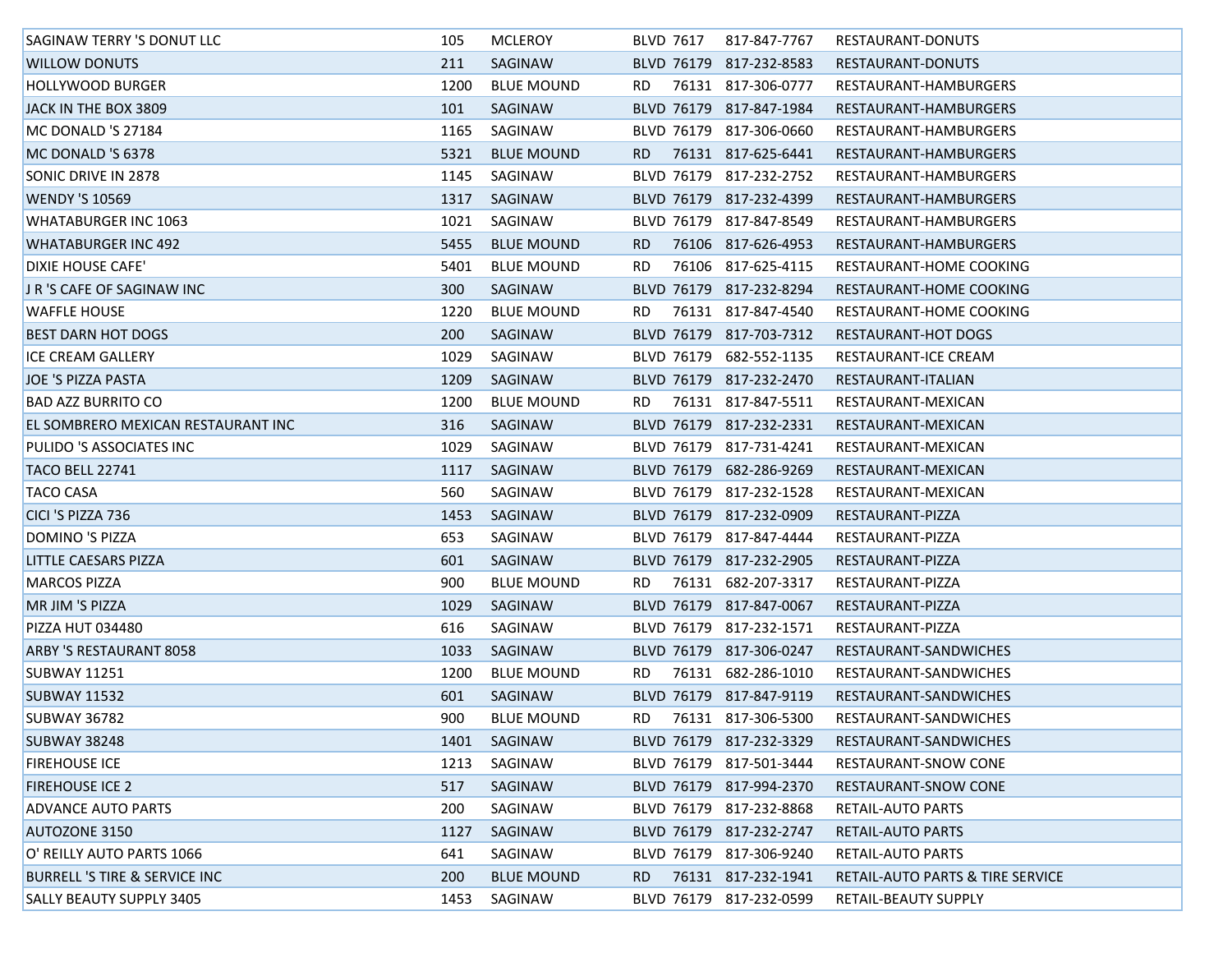| <b>WATSON BEAUTY SUPPLY</b>            | 330  | <b>BLUE MOUND</b>    | RD.       |            | 76131 817-862-9199      | RETAIL-BEAUTY SUPPLY                      |
|----------------------------------------|------|----------------------|-----------|------------|-------------------------|-------------------------------------------|
| <b>RHINESTONE RANCH BOUTIQUE</b>       | 128  | SAGINAW              |           |            | BLVD 76179 817-319-3017 | RETAIL-BOUTIQUE                           |
| <b>CATO FASHIONS</b>                   | 1441 | SAGINAW              |           | BLVD 76179 | 682-286-9730            | RETAIL-CLOTHES                            |
| <b>BUILDERS GYPSUM SUPPLY CO INC</b>   | 1324 | INDUSTRIAL           | AVE.      |            | 76131 817-847-8144      | <b>RETAIL-CONSTRUCTION SUPPLY</b>         |
| <b>GULFEAGLE SUPPLY INC 33</b>         | 612  | <b>BURLINGTON</b>    | RD.       |            | 76179 817-232-3433      | RETAIL-CONSTRUCTION SUPPLY                |
| <b>SAGINAW SURPLUS</b>                 | 952  | <b>BLUE MOUND</b>    | RD.       |            | 76131 817-237-4577      | RETAIL-CONSTRUCTION SUPPLY                |
| <b>EVEREST CONVENIENCE STORE</b>       | 900  | <b>BLUE MOUND</b>    | RD.       |            | 76131 817-710-3323      | RETAIL-CONVENIENCE STORE                  |
| NELLIE 'S CUSTOM CRAFTS & CRATION      | 653  | <b>CRYSTAL BROOK</b> | DR        |            | 76179 817-897-7667      | RETAIL-CRAFTS                             |
| 3 M CUSTOM WORX                        | 404  | <b>RIDGECREST</b>    | <b>DR</b> | 76179      | 817-793-4473            | RETAIL-FIREARMS                           |
| <b>F P S DEPOT</b>                     | 829  | PENNSYLVANIA         | DR.       |            | 76131 361-648-6184      | RETAIL-FIREARMS                           |
| <b>GI GUNSMITHING LLC</b>              | 820  | <b>ARCADIA</b>       | ST        |            | 76179 817-232-8356      | RETAIL-FIREARMS                           |
| <b>LEAD HEADS LLC</b>                  | 1029 | SAGINAW              |           |            | BLVD 76179 682-224-5531 | RETAIL-FIREARMS                           |
| R C ARMAMENTS                          | 1105 | PULLMAN              | DR.       |            | 76131 817-751-9659      | RETAIL-FIREARMS                           |
| R D L DYNAMICS LLC                     | 928  | <b>SILVER STREAK</b> | DR        | 76131      |                         | RETAIL-FIREARMS                           |
| <b>FASHION FLOORS</b>                  | 228  | <b>MCLEROY</b>       |           |            | BLVD 76179 817-232-8091 | RETAIL-FLOORING                           |
| <b>AWESOME BLOSSOMS</b>                | 100  | <b>HAMPSHIRE</b>     | ST        |            | 76179 817-232-4449      | <b>RETAIL-FLORIST &amp; GIFTS</b>         |
| SAGINAW WHISTLE STOP FLOWER SHOPPE     | 1029 | SAGINAW              |           |            | BLVD 76179 817-232-4980 | <b>RETAIL-FLORIST &amp; GIFTS</b>         |
| RAINBOW PLANT SALES                    | 329  | SAGINAW              |           |            | BLVD 76179 817-306-0727 | RETAIL-FLOWERS & PLANTS                   |
| AARON 'S SALES & LEASE OWNERSHIP C1444 | 1029 | SAGINAW              |           |            | BLVD 76179 817-306-5019 | RETAIL-FURNITURE                          |
| PEACE OF MIND HOME FURNISHINGS         | 548  | SAGINAW              |           |            | BLVD 76179 817-439-9651 | RETAIL-FURNITURE                          |
| <b>RENT A CENTER</b>                   | 522  | SAGINAW              |           |            | BLVD 76179 817-344-7603 | RETAIL-FURNITURE                          |
| <b>ALBERTSONS 4102</b>                 | 1201 | SAGINAW              |           |            | BLVD 76179 817-232-2777 | <b>RETAIL-GROCERY</b>                     |
| <b>CARNICERIA LAS DELICIAS</b>         | 514  | SAGINAW              |           |            | BLVD 76179 817-306-5454 | RETAIL-GROCERY                            |
| ALDI <sub>52</sub>                     | 901  | SAGINAW              |           |            | BLVD 76179 817-232-9064 | RETAIL-GROCERY                            |
| <b>ELKINS HARDWARE INC</b>             | 128  | SAGINAW              |           |            | BLVD 76179 817-232-1416 | RETAIL-HARDWARE                           |
| GNC                                    | 1453 | SAGINAW              |           |            | BLVD 76179 817-232-8250 | RETAIL-HEALTH NUTRITION                   |
| REMINGTON HEALTH PRODUCTS LLC          | 808  | <b>BLUE MOUND</b>    | RD.       |            | 76131 817-847-0606      | RETAIL-HEALTH NUTRITION                   |
| <b>SUNSHINE HERBS INC</b>              | 1205 | SAGINAW              |           |            | BLVD 76179 817-232-4372 | RETAIL-HEALTH NUTRITION                   |
| <b>BRIDGESTONE HOSEPOWER LLC</b>       | 1005 | <b>COOK</b>          | LN.       |            | 76131 817-232-8541      | <b>RETAIL-HOSE &amp; FITTINGS</b>         |
| <b>PATTI 'S ICE HOUSE</b>              | 1009 | SAGINAW              |           |            | BLVD 76179 817-439-0081 | <b>RETAIL-ICE</b>                         |
| <b>SHOPPA 'S MATERIAL HANDLING</b>     | 5445 | <b>BLUE MOUND</b>    | RD.       |            | 76131 817-665-6261      | RETAIL-INDUSTRIAL EQUIPMENT               |
| <b>TEXAS ENERGY CONTROL PRODUCTS</b>   | 800  | <b>BLUE MOUND</b>    | RD.       |            | 76131 817-806-5010      | RETAIL-INDUSTRIAL EQUIPMENT               |
| <b>COLLECTIONS FINE JEWELRY</b>        | 708  | SAGINAW              |           |            | BLVD 76179 817-232-9251 | RETAIL-JEWELRY                            |
| <b>FOSSIL CREEK LIQUOR 2</b>           | 1205 | SAGINAW              |           |            | BLVD 76179 817-306-8319 | RETAIL-LIQUOR                             |
| LIQ-O-RAMA LIQUOR, WINE, BEER LTD      | 1228 | <b>BLUE MOUND</b>    | RD.       | 76131      | 682-841-1520            | RETAIL-LIQUOR                             |
| <b>NORTH TEXAS EQUIPMENT</b>           | 800  | <b>BURLINGTON</b>    | RD.       | 76179      |                         | RETAIL-MACHINERY SALES, REPAIR, & SERVICE |
| DOLLAR GENERAL 4525                    | 510  | SAGINAW              |           |            | BLVD 76179 817-306-1521 | RETAIL-MISC                               |
| DOLLAR TREE 3125                       | 1441 | SAGINAW              |           | BLVD 76179 | 682-286-9698            | RETAIL-MISC                               |
| <b>FAMILY DOLLAR STORE 6468</b>        | 633  | SAGINAW              |           |            | BLVD 76179 817-847-1017 | RETAIL-MISC                               |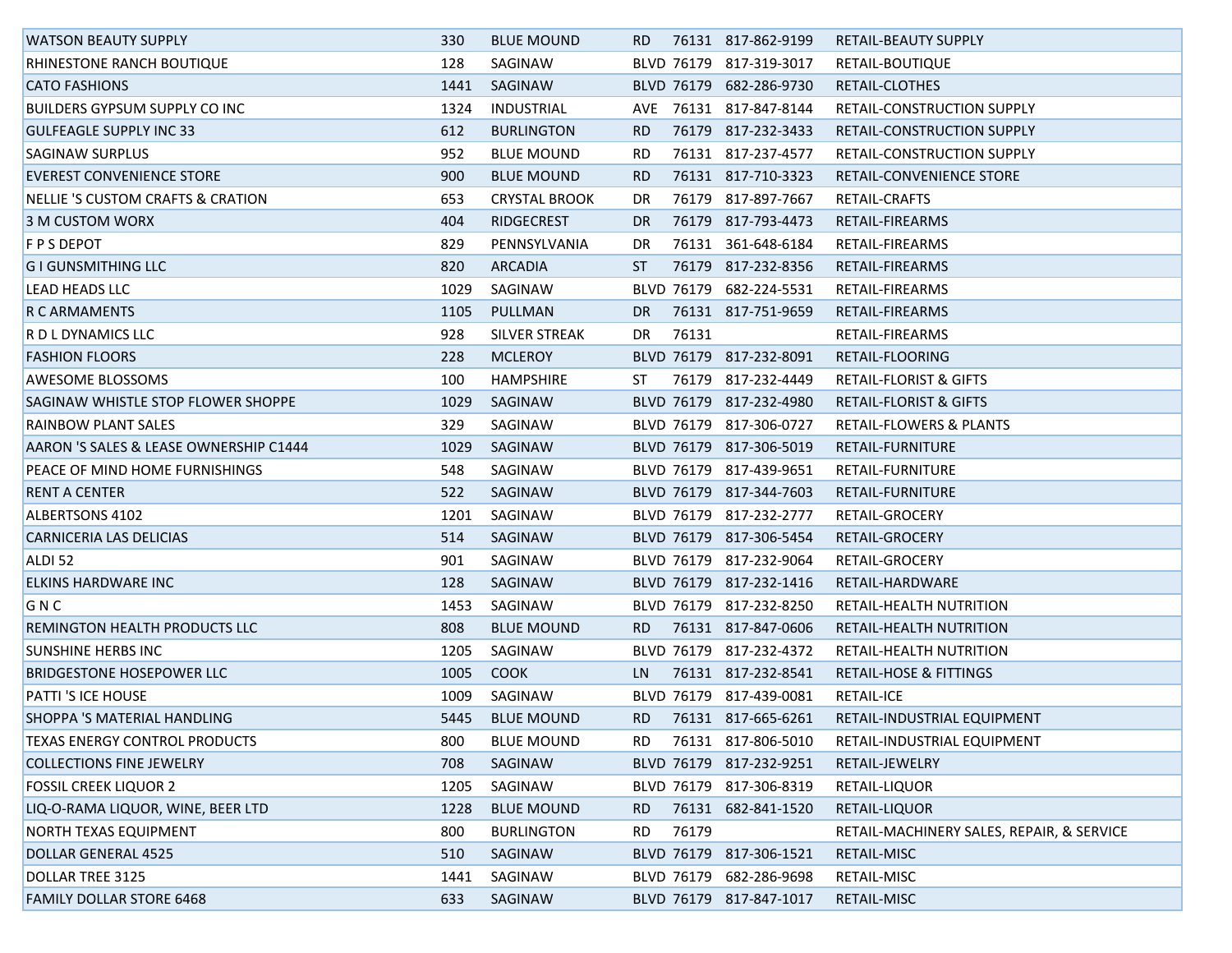| <b>WAL-MART SUPERCENTER 5316</b>     | 1401 | SAGINAW           |     |                   | BLVD 76179 817-306-1468 | RETAIL-MISC                     |
|--------------------------------------|------|-------------------|-----|-------------------|-------------------------|---------------------------------|
| <b>DEAN 'S OVERHEAD DOOR CO</b>      | 336  | WESTERN           |     |                   | AVE 76179 817-992-5287  | RETAIL-OVERHEAD DOOR            |
| <b>INFUSION PHARMACY</b>             | 200  | W J BOAZ          | RD. |                   | 76179 817-405-3333      | RETAIL-PHAMACY                  |
| C V S PHARMACY 7603                  | 1301 | SAGINAW           |     |                   | BLVD 76179 817-847-6918 | RETAIL-PHARMACY                 |
| CITY SPECIALTY PHARMACY              | 204  | W J BOAZ          | RD. |                   | 76179 205-253-9908      | RETAIL-PHARMACY                 |
| <b>SAGINAW PHARMACY</b>              | 200  | W J BOAZ          | RD. |                   | 76179 817-405-3333      | RETAIL-PHARMACY                 |
| WALGREENS 7899                       | 833  | SAGINAW           |     |                   | BLVD 76179 817-306-7147 | RETAIL-PHARMACY                 |
| METRO POOL CHEMICAL INC              | 451  | SANSOM            |     |                   | BLVD 76179 817-232-8400 | RETAIL-POOL SUPPLIES            |
| CASH AMERICA PAWN 6001               | 140  | SAGINAW           |     |                   | BLVD 76179 817-306-9684 | RETAIL-RESALE-MISC              |
| <b>GOODWILL INDUSTRIES</b>           | 415  | SAGINAW           |     |                   | BLVD 76179 817-332-7866 | RETAIL-RESALE-MISC              |
| <b>HIBBETT SPORTS 970</b>            | 1453 | SAGINAW           |     |                   | BLVD 76179 807-306-9450 | <b>RETAIL-SPORTING GOODS</b>    |
| <b>ALL STAR TIRE COMPANY</b>         | 308  | SAGINAW           |     |                   | BLVD 76179 817-757-0872 | RETAIL-TIRE SALES               |
| <b>TWLCUSTOMS</b>                    | 701  | SAGINAW           |     |                   | BLVD 76179 817-900-8784 | RETAIL-TIRE SALES               |
| <b>SMOKE PLUS</b>                    | 1200 | <b>BLUE MOUND</b> | RD. |                   | 76131 817-306-9300      | RETAIL-TOBACCO                  |
| GAME STOP 3610                       | 1453 | SAGINAW           |     |                   | BLVD 76179 817-847-9488 | RETAIL-VIDEO GAMES & SYSTEMS    |
| <b>WATERMILL EXPRESS LLC</b>         | 526  | SAGINAW           |     |                   | BLVD 76179 972-399-0583 | RETAIL-WATER                    |
| <b>WESTAIR GASES &amp; EQUIPMENT</b> | 517  | SAGINAW           |     |                   | BLVD 76179 817-626-1700 | RETAIL-WELDING GASES & SUPPLIES |
| <b>METROPCSII</b>                    | 1200 | <b>BLUE MOUND</b> | RD. |                   | 76131 817-744-7020      | RETAIL-WIRELESS PHONE           |
| A T & T AUTHORIZED RETAILER          | 923  | SAGINAW           |     |                   | BLVD 76179 817-921-9200 | RETAIL-WIRELESS PHONES          |
| <b>CRICKET WIRELESS</b>              | 1029 | SAGINAW           |     |                   | BLVD 76179 682-841-1101 | RETAIL-WIRELESS PHONES          |
| <b>METROPCSI</b>                     | 601  | SAGINAW           |     |                   | BLVD 76179 817-847-7759 | RETAIL-WIRELESS PHONES          |
| <b>METRO P C S III</b>               | 900  | <b>BLUE MOUND</b> | RD. |                   | 76131 682-707-7400      | RETAIL-WIRELESS PHONES          |
| <b>METRO P C S IV</b>                | 524  | SAGINAW           |     |                   | BLVD 76179 682-385-6030 | RETAIL-WIRELESS PHONES          |
| <b>SPRINT SPECTRUM LP</b>            | 1453 | SAGINAW           |     |                   | BLVD 76179 682-708-6615 | RETAIL-WIRELESS PHONES          |
| <b>T MOBILE</b>                      | 1205 | SAGINAW           |     |                   | BLVD 76179 817-306-5516 | RETAIL-WIRELESS PHONES          |
| <b>ECOATM LLC</b>                    | 1201 | SAGINAW           |     |                   | BLVD 76179 858-766-7250 | REVERSE VENDING MACHINE         |
| ECOATM LLC II                        | 1401 | SAGINAW           |     |                   | BLVD 76179 858-766-7250 | REVERSE VENDING MACHINE         |
| <b>LASH BAR</b>                      | 900  | <b>BLUE MOUND</b> | RD. |                   | 76131 214-707-5994      | <b>SALON-EYE LASHES</b>         |
| <b>STYLES OF INDIA</b>               | 1205 | SAGINAW           |     |                   | BLVD 76179 682-270-3384 | SALON-EYEBROW THREDING          |
| 5 STAR SALON                         | 1029 | SAGINAW           |     | <b>BLVD 76179</b> | 602-540-0783            | SALON-HAIR                      |
| CLASSIC CUTS BARBERSHOP & SALON      | 524  | SAGINAW           |     |                   | BLVD 76179 682-708-5079 | SALON-HAIR                      |
| <b>CUTTIN UP BARBERSHOP</b>          | 124  | SOUTHERN          |     |                   | AVE 76179 817-975-1434  | SALON-HAIR                      |
| <b>ELITE SPA</b>                     | 900  | <b>BLUE MOUND</b> | RD. |                   | 76131 817-847-4949      | SALON-HAIR                      |
| <b>EXCLUSIVE BARBER SHOP</b>         | 330  | <b>BLUE MOUND</b> | RD. |                   | 76131 817-566-5776      | SALON-HAIR                      |
| <b>FANTA - C HAIR &amp; NAILS</b>    | 121  | OPAL              | ST  |                   | 76179 817-232-3519      | SALON-HAIR                      |
| <b>FANTASTIC SAM 'S</b>              | 1453 | SAGINAW           |     |                   | BLVD 76179 817-847-4247 | SALON-HAIR                      |
| <b>FASHION HAIR DESIGN</b>           | 817  | <b>TOWNE</b>      | CT. |                   | 76179 817-306-1691      | SALON-HAIR                      |
| <b>GALAXY HAIR &amp; SPA</b>         | 1200 | <b>BLUE MOUND</b> | RD. |                   | 76131 817-847-9090      | SALON-HAIR                      |
| <b>GO IN STYLE</b>                   | 1009 | <b>WINDSOR</b>    | DR  |                   | 76179 817-624-8271      | SALON-HAIR                      |